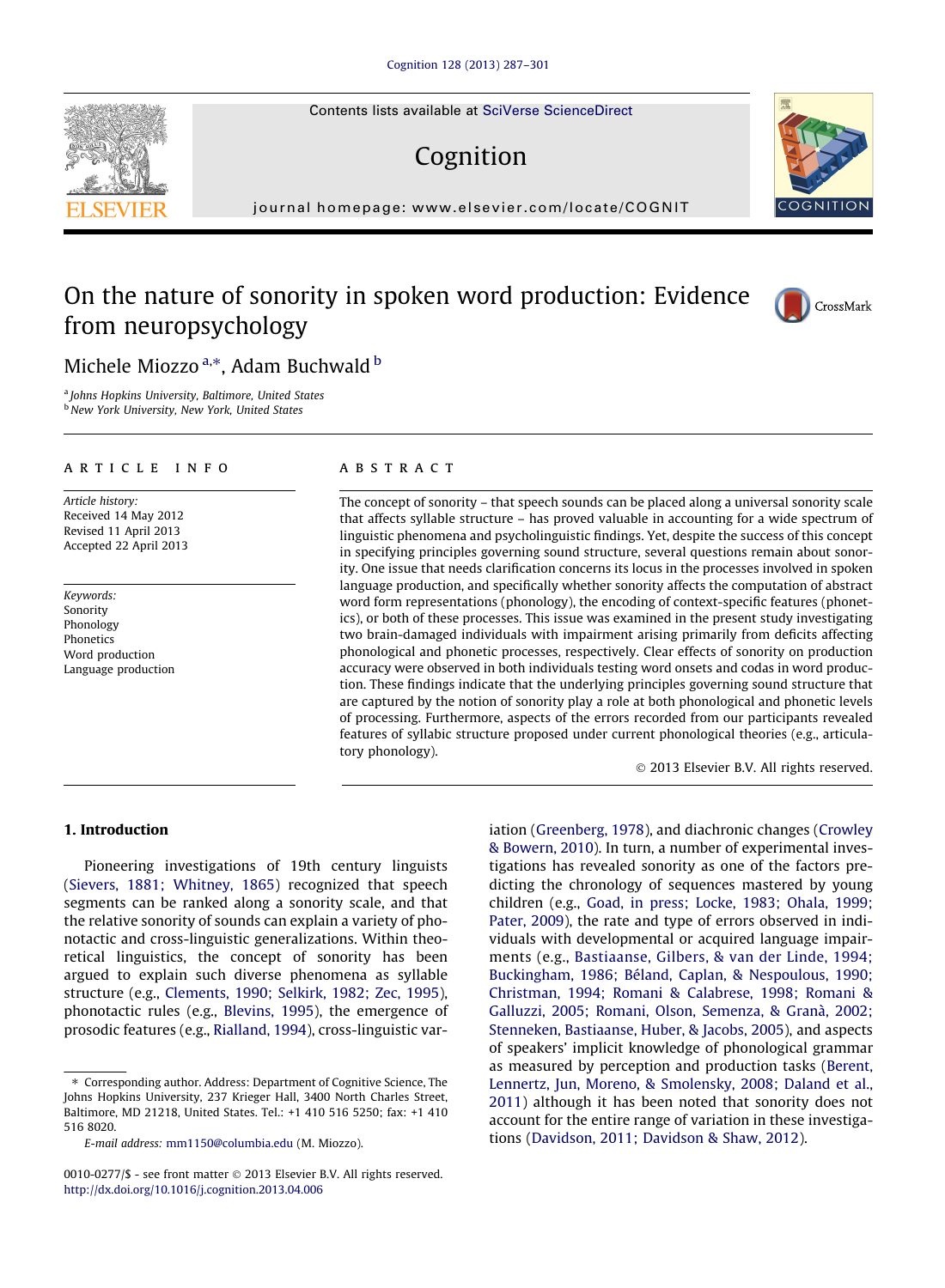Despite the explanatory power of this notion, there is not clear agreement on exactly what sonority represents, with one prominent researcher ([Clements, 2009\)](#page-13-0) describing the current state of knowledge on the nature of sonority as ''elusive'' (p. 165). Attempts to explain sonority have generally been of two kinds: phonological accounts that view sonority as an organizational feature governing phonological representations, and phonetic accounts that aim at identifying the phonetic correlates of sonority (e.g., perceptual; articulatory). A third, more inclusive account proposes that while sonority may be a general organizing principle of phonology, some phonetic differences predict additional changes in production or perception of sequences that are not distinguished based on sonority sequencing alone.

Much of the recent empirical research examining sonority and other factors that govern sound structure processing (e.g., [Berent et al., 2008; Davidson & Shaw, 2012\)](#page-12-0) has focused on the production and perception of non-native stimuli and/or phonotactically illegal stimuli, often involving consonant clusters (e.g., \*bnif). In these studies, the logic is that unimpaired individuals have little difficulty with attested clusters in their language regardless of their sonority profile, so performance differences on clusters that are phonotactically-illegal are used as a window through which we can see the influence of sonority on cognitive processing. These studies typically suggest that sonority can account for some variation in performance on these phonotactically-illegal sequences, although other language-independent phonetic factors also appear to affect non-native cluster processing (see [Davidson, 2011](#page-13-0) for a review).

The present study aims to contribute to the debate on the nature of sonority by elucidating the locus of sonority-based effects within psycholinguistic accounts of the spoken production system. By examining the performance of individuals with impairment, we were able to observe performance differences with stimuli that are permissible within the native language but vary in terms of their sonority profile (e.g., comparing slip vs. clip); thus, we investigated how familiar, phonotactically-legal sequences are processed to identify factors contributing to these differences. We took advantage of the errors observed in individuals whose acquired speech production impairment primarily affected either phonological or phonetic processes. Evidence that only one or both of these impairments are affected by sonority would provide useful evidence for narrowing hypotheses on the locus of sonority, therefore contributing to constrain theories on sonority.

#### 1.1. What is the locus of sonority?

A detailed description of the many accounts of sonority is beyond the scope of this paper. Here, we focus on the primary motivations that led to proposals about sonority as a phonological or a phonetic construct, an issue that is complicated by a lack of universal consensus on the lines along which phonology and phonetics divide. For the purposes of the present investigation, we operationalize the phonological/phonetic distinction with reference to basic

ideas that have reasonably wide consensus. Phonology operates over a finite number of distinct sound elements (e.g., phonemes; gestures) that have contrastive function (i.e., distinguishing words with different meanings). Phonological elements are abstract in that they are contextindependent; at this level, details about how adjacent sound units coordinate with one another are not yet specified. In many linguistic theories (e.g., Optimality Theory; [Prince & Smolensky, 1993](#page-13-0)), phonology represents the domain of phonological grammar, and the level where segmental structures (e.g., syllable) and prosodic features (e.g., stress) are computed. Within the psycholinguistics literature, the phonological representations of lexical items are stored with these context-independent representations and eventually subjected to adjustments to conform to phonological grammar (e.g., aspiration of word initial voiceless stop consonants) before serving as input to phonetic processes ([Dell, 1986; Indefrey, 2011; Levelt, Roelofs,](#page-13-0) [& Meyer, 1999](#page-13-0)). In contrast, phonetics relates to the temporal and spatial characterization and coordination of sound elements that enable generating speech sequences with the proper articulatory and acoustic properties. These representations encode the temporal and spatial coordination of adjacent elements. Within psycholinguistics, the few accounts that have attempted to describe these phonetic representations (e.g., [Levelt et al., 1999](#page-13-0)) have done so with reference to the gestural score representations of articulatory phonology (e.g., [Browman & Goldstein, 1988;](#page-12-0) [Browman & Goldstein, 1992, 1995](#page-12-0)).

With respect to sonority as a phonological theory, one key argument has come from sonority rankings that are stated in terms of phonemes and that account for a variety of within-language and cross-linguistic phonological generalizations. Thus, the support for the explanatory nature of sonority has been widely considered to be theoretical rather than empirical; it can help provide an explanatory account for several linguistic phenomena ([Anderson,](#page-12-0) [1982; Vaux & Wolfe, 2009](#page-12-0)). Whether sonority directly corresponds to phonetic features is not an issue from this perspective, insofar as sonority demonstrates sufficient degrees of explanatory power.

The alternative view is that sonority describes phonetic content, and therefore correlates to acoustic and/or articulatory properties of physical speech. Within this approach, however, many different physical correlates have been proposed. For example, [Sievers \(1881\)](#page-14-0) linked sonority to audibility, proposing that more audible sounds rank higher in the sonority scale. Later researchers have further articulated this idea. [Heffner \(1950\)](#page-13-0) equated sonority with acoustic energy, a notion [Ladefoged \(1993\)](#page-13-0) further specified in terms of relative loudness compared to sounds similar for length, stress, and pitch. In a more recent proposal, [Clements \(2009\)](#page-13-0) departs from previous accounts, relating sonority not to audibility but to the relative resonance of speech sounds. The acoustic correlates described in these accounts correspond to acoustic patterns. Tackling the issue from an opposite viewpoint, other proposals have attempted to describe the articulatory correlates of sonority. Examples of this approach include the proposal by [Jesper](#page-13-0)[sen \(1932\)](#page-13-0), and [Beckman, Edwards, and Fletcher \(1992\)](#page-12-0) that sonority relates to the degree of opening of the vocal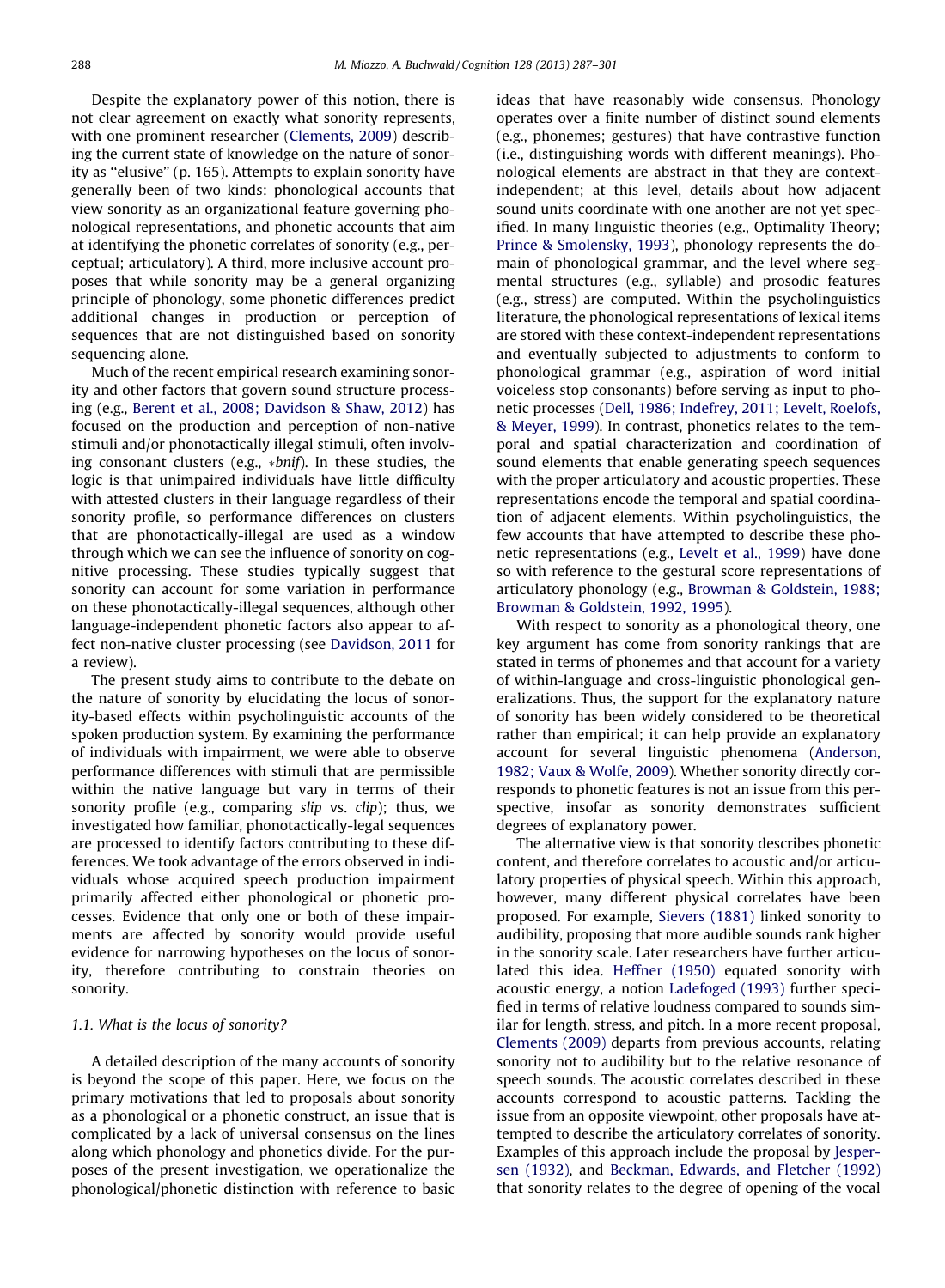tract. A detailed proposal was advanced in articulatory phonology ([Chitoran, Goldstein, & Byrd, 2002\)](#page-13-0). Although we have only cited a sample of phonetic accounts, it is clear that the question challenging a purely phonetic theory of sonority is to identify the correlates that best explain sonority. Our neuropsychological investigation does not address this question, focusing instead on the more preliminary question of whether sonority plays a role both at levels of phonetic processing and phonological processing.

#### 1.2. Phonological vs. Phonetic deficits: The cases of DLE and HFL

The operational definition of phonology and phonetics we summarized above guided our characterization of what we refer to as phonological deficits and phonetic deficits, respectively. Specifically, phonological deficits affect abstract, context-independent elements, and reflect the computation of syllable structure. In contrast, phonetic deficits affect phonetic, context-specific features based in part on the previous computation of syllable structure. The defining features of phonological and phonetic deficits were shown by the deficits of DLE and HFL, two English speakers with post-stroke language impairments [\(Buchwald & Mio](#page-12-0)[zzo, 2011, 2012\)](#page-12-0). Each individual presented with severe speech impairments that resulted in frequent errors affecting speech segments. Nevertheless, they produced clearly interpretable responses in repetition tasks where words were aurally presented one at a time by the experimenter. Their auditory word recognition was intact (see case description), indicating that their repetition errors reflected a speech production deficit rather than problems in the recognition of the verbal input. Although their errors were widespread, DLE and HFL found it particularly difficult to correctly repeat s-consonant onset clusters, as those in star and smell. Interestingly, their errors were typologically similar, consisting in the omission of the initial /s/ (star  $\rightarrow$  star; smell  $\rightarrow$  smell). Our prior investigations of DLE and HFL concentrated on the rate and nature of these omissions, and we used these errors to distinguish phonological from phonetic deficits. We reasoned that if the deficit is phonological, and the /s/ is deleted within the phonological representations, omissions would then reflect the features of a singleton consonant (since the input to the phonetic processes would have only one onset consonant). On the contrary, /s/ omissions caused by a phonetic impairment would result in forms that were generated based on the presence of a consonant cluster. These distinct hypotheses were tested in three experimental studies we describe below (see summary in [Table 1\)](#page-3-0).

a. Allophonic variation. The phonetic variants (allophones) of English voiceless stops (/p/, /t/, and /k/) are context specific [\(Klatt, 1975\)](#page-13-0). When they occur as singleton onsets, these phonemes are produced with aspiration (i.e., their release is accompanied by a burst of air), and traditionally transcribed as [pʰ], [tʰ] and [kʰ]. However, when voiceless stops are preceded in the onset by /s/ (/sp/, /st/, and  $\langle$ sk $\rangle$ ), the unaspirated variant is produced which is  $$ everything else being equal –phonetically equivalent to the corresponding voiced stops  $(|b|, |d|)$  and  $|g|$ ). Thus, the stop in spill is phonetically realized as the voiced stop in bill. These allophonic variants are associated with measurable changes in voice-onset time (VOT), the duration from the release of the stop constriction to the onset of voicing [\(Lisker & Abramson, 1964](#page-13-0)). Specifically, aspirated voiceless stops have longer VOTs than their unaspirated counterparts and voiced stops. For the two individuals we discuss here, the VOTs of stops in s-omission errors (/p/ in spill) were compared to the VOTs of voiced and unvoiced stops in onset position ([b] in *bill*; [p<sup>h</sup>] in *pill*) [\(Buch](#page-12-0)[wald & Miozzo, 2011\)](#page-12-0). A striking difference was found between DLE and HFL: for DLE, the consonants in omissions were aspirated voiceless stops (spill  $\rightarrow$  phill), but for HFL they were unaspirated stops (spill $\rightarrow$ bill). In other words, DLE's omissions reflected the context-specific phonetic features of a singleton rather than a consonant cluster, which suggests that omissions originated at a phonological level preceding phonetic encoding. However, the allophones produced by HFL only emerged in environments preceded by /s/, indicating that the deletion occurred after the specification of phonetic content.

b. Segment duration. The relative duration of a speech sound is a phonetic feature determined by various parameters, including the number of segments in the syllable or syllable part (e.g., onset). Typically, duration reduces if there are preceding elements ([O'Shaughnessey, 1974\)](#page-13-0), so that, for example, the nasal /m/ is normally shorter in small than mall. To examine the phonetic characteristics of the omissions, we compared nasal durations using minimal pairs like small/mall ([Buchwald & Miozzo, 2012](#page-13-0)). Again, the findings differed markedly between participants: nasal durations were comparable between small and mall with DLE, but longer for small with HFL. These contrasting findings are consistent with the hypothesis that DLE's errors occur at a level of phonological representations that do not yet specify phonetic features like duration, while HFL's errors arise at a level where phonetic content is already encoded.

c. Syllabification. The sequence a spill can be optionally resyllabified assigning the  $|s|$  in coda position ([ $\varphi$ s.p $^{\mathrm{h}}$ Il]). This results in the elimination of the complex, multi-consonant onset cluster, which is replaced by a simpler singleton stop in the onset  $([p<sup>h</sup>1])$ . As we mentioned above, it is generally assumed that syllabification is computed as part of phonological processing and that this syllabification serves as the input to phonetic processing. Consistent with this view, we anticipated sensitivity to possible changes of syllable structure in cases of phonological deficit. However, because syllabification is not one of the phonetic operations, the possibility of resyllabification might have negligible effects on phonetic deficits. These contrasting predictions were confirmed by the responses of DLE and HFL. DLE was significantly more accurate with than without articles (53% vs. 17%). Furthermore, VOT analyses revealed that the second onset consonant ([p] in spill) was generally realized as aspirated stops  $[p^h]$ , the expected allophone in onset position. However, the presence of the article did not have noticeable effects on HFL's responses. Overall, the contrasting syllabification abilities demonstrated by DLH and HFL provide further evidence about the phonological and phonetic nature of their respective deficits.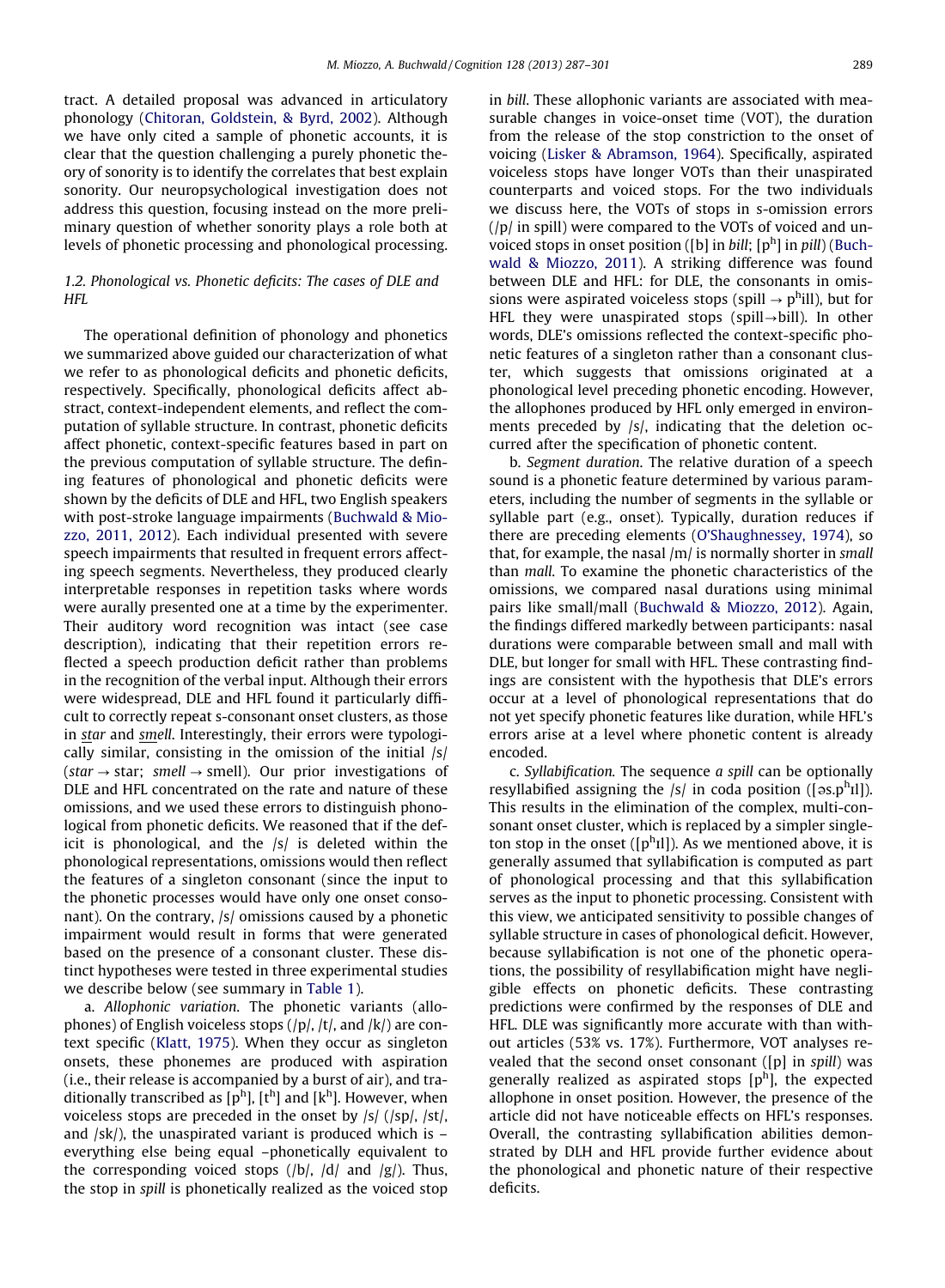<span id="page-3-0"></span>Table 1 Summary of error types (DLE and HFL).

| A. Voiceless stop<br>allophones                                                                                                       | s-Omission errors                                                                                                                                              |  |  |
|---------------------------------------------------------------------------------------------------------------------------------------|----------------------------------------------------------------------------------------------------------------------------------------------------------------|--|--|
| DLE: spill $\rightarrow$ p <sup>h</sup> ill<br>HFL: spill $\rightarrow$ bill                                                          | (VOT of aspirated voiceless allophone)<br>(VOT of voiced stop)                                                                                                 |  |  |
| <b>B</b> Nasal duration<br>s-Omission errors<br>DLE: $/m/$ in small = $/m/$ in mall<br>HFL: $/m/$ in small shorter than $/m/$ in mall |                                                                                                                                                                |  |  |
| C. Optional re-<br>syllabification<br>Re-syllabification in DLE<br>No re-syllabification in<br>HFL                                    | Indefinite article + s-stop onset word (a<br>spil)<br>$(a$ spill $\rightarrow$ $\varphi$ s, $p^h$ <sub>I</sub> l)<br>$(a$ spill $\rightarrow$ $\varphi$ , bil) |  |  |

In summary, the experimental evidence collected from DLE and HFL converge in showing impairments with different functional loci – phonological for DLE, phonetic for HFL.

#### 1.3. The sonority profile of syllables

The position of phonemes within the syllable is in part determined by the sonority-based principle of dispersion, which states: sonority increases maximally and steadily from the onset to the vowel, and declines minimally from the vowel to the coda end [\(Clements, 1990](#page-13-0)). In the application of the principle, the sonority peak of the syllable corresponds to the nucleus (typically a vowel), and some syllable structures are more preferred (unmarked) than other syllable structures (marked). To illustrate this point we refer to the sonority scale shown in Table 2: Vowel > Glides > Liquids > Nasals > Fricatives > Stops

[\(Broselow & Finer, 1991\)](#page-12-0). While others have posited more fine-grained distinctions along the sonority scale (including differences between voiced and voiceless sounds), we use the distinctions in Table 2 which have widespread agreement. The syllable /ta/ is preferred to the syllable /la/, as the former implies a greater sonority increase from the onset to the peak than the latter. In contrast, given the syllables /at/ and /al/, /al/ is preferred as /l/ in the coda reflects a smaller sonority decline compared to /t/. For the present investigation, it is crucial to note that this principle also implies that some consonant clusters that involve a sharp rise in sonority from the margin to the peak (e.g., stop-liquid clusters, as in  $plank$ ) are preferred to others with a less sharp rise (e.g., fricative-liquid clusters, as in flank). Other predictions based on this principle are discussed in Section 2. The dispersion principle also relates to the principle of Syllable Contact, which specifies the required decrease in sonority across syllable boundaries for

#### Table 2

Sonority scale.

| Sonority level<br>Sonority classes<br>Segments<br>Vowels<br>High<br>Glides<br>v, w<br>Liquids<br>Sonorants<br>l, r<br><b>Nasals</b><br>m, n<br><b>Fricatives</b><br><i><b>Obstruents</b></i><br>f, v, s, z, $\theta$ , $\int$<br>p, t, k, b, d, g<br>Stops<br>Low |  |  |  |
|-------------------------------------------------------------------------------------------------------------------------------------------------------------------------------------------------------------------------------------------------------------------|--|--|--|
|                                                                                                                                                                                                                                                                   |  |  |  |
|                                                                                                                                                                                                                                                                   |  |  |  |
|                                                                                                                                                                                                                                                                   |  |  |  |

each language. The application of this principle helps make syllable boundaries maximally salient in terms of sonority, possibly facilitating syllable recognition and the segmentation of speech into syllables.

The principles of dispersion and syllable contact help define syllable markedness, and the larger concept of markedness has been widely argued to affect both the distribution of sounds within- and across-languages as well as the acquisition of sounds and their vulnerability to language loss (following [Jakobson, 1941/](#page-13-0)1968). Both within languages and cross-linguistically, unmarked syllables tend to outnumber marked syllables ([Blevins, 1995;](#page-12-0) [Greenberg, 1978\)](#page-12-0). Further, empirical studies of both language acquisition and language loss have also revealed that errors tend to concentrate on marked sequences (e.g., [Bastiaanse, Gilbers, & van der Linde, 1994;](#page-12-0) [Béland, Ca](#page-12-0)[plan, & Nespoulous, 1990](#page-12-0); [Buchwald, 2009; Buckingham,](#page-12-0) [1986; Christman, 1994; Ohala, 1999; Romani & Calabrese,](#page-12-0) [1998; Romani, Galluzzi, Bureca, & Olson, 2011](#page-12-0)). In addition, recognition has been reported to be more accurate for unmarked than marked syllables in experimental conditions hindering perception (e.g., by introducing of noise; [Berent et al., 2008](#page-12-0)), although sonority does not account for all differences that were related to perceptual change [\(Davidson, 2011; Davidson & Shaw, 2012\)](#page-13-0), indicating that sonority is one factor affecting sound structure processing.

One notable exception to the typology of syllable structure predicted by sonority relates to words with s-stop onsets (e.g., stub). These clusters violate the cardinal assumption of sonority-based theories of syllable structure that syllables increase in sonority from the margin to the peak, as /s/ is more sonorous than the following stops. Some proposals explaining the anomaly of s-stop onset confer /s/ the status of appendix, a segment that is not part of the syllable but instead occupies an extra-syllabic position (e.g., [Clements & Keyser, 1983; Fujimura & Lovins,](#page-13-0) [1982; Gigerich, 1992; Goldsmith, 1990; Harris, 1994;](#page-13-0) [Kiparsky, 2003](#page-13-0): [McCarthy, 2005](#page-13-0)).

This study focuses on the spoken production of individuals with acquired language impairment for whom words that normal speakers can produce effortlessly are not produced correctly. As mentioned, errors often concentrate on phonologically marked forms consistent with the claim that these forms are more difficult for the processing system [\(Jakobson, 1941/](#page-13-0)1968). The question addressed in the present investigation of DLE and HFL is whether difficulty with syllables with poor sonority profiles arises in deficits affecting phonology, phonetics, or both of these levels of processing. Specifically, we anticipate one of these three outcomes: (a) accuracy affected by sonority only appears in phonological deficits, a finding suggesting sonority encoding at phonological level; (b) accuracy affected by sonority only appears in *phonetic deficits*, an outcome indicating the existence of phonetic correlates of sonority; (c) accuracy affected by sonority is found in both types of deficits, a result favoring the conclusion that phonological and phonetic processing are both sensitive to aspects of sound structure processing that relate to sonority. Because we tested word production (using a spoken word repetition task) our results speak directly to the role of sonoritybased distinctions at various levels in language production.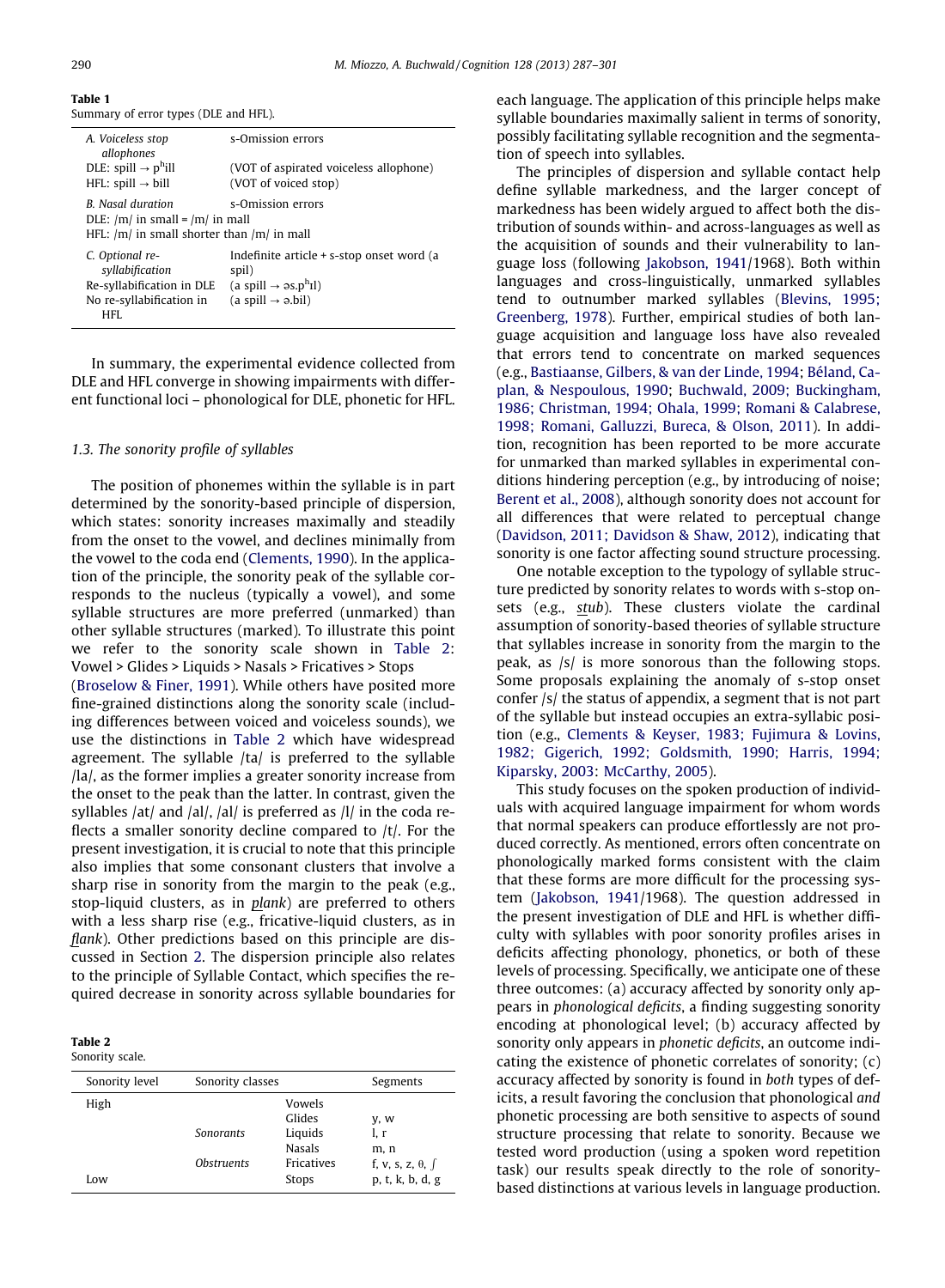#### 2.1. Participants

DLE (b. 1934) is a left-handed male with college degree who worked in engineering and business administration prior to retirement. In 2001, he suffered a left middle cerebral artery infarct. MRI scans revealed an extended left hemisphere lesion affecting the entire inferior frontal gyrus and insula, much of the pre-central gyrus, the inferior-parietal and superior-temporal regions, and the anterior and lateral portions of the thalamus. HFL (b. 1950) is a right-handed male who earned a medical doctorate and worked as a radiologist prior to his CVA. A neurologist's report indicated that he suffered a left MCA infarct in 2007 leaving him with right-sided hemiplegia. Each individual was diagnosed with nonfluent aphasia (mild in the case of DLE, moderate/severe in the case of HFL).

Spoken word production was impaired, very severely in HFL whose naming accuracy in the Boston Naming Test ([Kaplan, Goodglass, & Weintraub, 1983\)](#page-13-0) was 1/15 (short version), more moderately in DLE's who scored 33/60 in the same test (long version). The most common naming errors produced by DLE were phonologically related words (conventionally defined as errors sharing at least 50% of target phonemes, e.g., cannon  $\rightarrow$  gannon; 47/130, 36%; other frequent errors produced by DLE were no responses, 23%, and perseverations, 20%). Phonologically related errors are considered a key feature of deficits affecting word form processing in production ([Miceli, Capasso, & Caram](#page-13-0)[azza, 2004\)](#page-13-0). This type of deficits can be restricted to problems in the retrieval of word phonology or also affects further mechanisms involved in speech sound processing. Naming and repetition responses are compared to further characterize these deficits (e.g., [Goldrick & Rapp, 2007](#page-13-0)). The finding that DLE and HFL were also impaired in word repetition suggests rather widespread deficits central to spoken word production. Each individual exhibited additional symptoms suggestive of apraxia of speech, including distortions and dysprosodic speech [\(Wambaugh, Duffy,](#page-14-0) [McNeil, Robin, & Rogers, 2006](#page-14-0)). These symptoms were greater in severity and frequency with HFL. In addition, HFL frequently exhibited groping, a problem observed only infrequently in DLE. No dysarthrias were diagnosed for either participant.

Speech comprehension was tested using a picture-word matching task (Peabody Picture Vocabulary Test; [Dunn &](#page-13-0) [Dunn, 1981\)](#page-13-0). While DLE's scores were within normal range (43rd percentile), HFL's revealed a mildly impairment (4th percentile). The spoken repetition task we used in the present investigation requires we assess the presence of difficulties in auditory speech recognition. Testing results from both participants ruled out difficulties of this sort. For example, they both performed within controls' range in an auditory task that demanded to discriminate between word pairs that were identical or differed by a single phoneme (PALPA 2; [Kay, Lesser, & Coltheart, 1992\)](#page-13-0). Furthermore, they both performed at ceiling in a series of auditory word discrimination tasks reported in [Buchwald](#page-12-0) [and Miozzo \(2011\).](#page-12-0)

### 2.2. Tasks

A repetition task was used with both participants to investigate onsets and codas varying in sonority. Words were orally presented one at the time and immediately repeated by the participants. The experimenter re-presented the word upon the participant's request. The production of codas was also tested with DLE using picture naming. To facilitate naming responses, pictures were presented along with brief descriptions underneath that were read out loud by the experimenter. The first phoneme was offered as cue whenever DLE experienced word-finding difficulties. Note that cues would aid name retrieval without specifically affecting the production of codas. The severity of HFL's naming made it impossible to test HFL using picture naming. In the repetition and naming tasks, the experimenter immediately transcribed the responses that were later checked against an audio recording for accuracy. In all tasks, only the first complete response was retained for analysis.

#### 2.3. Materials

Although DLE and HFL were particularly accurate when words had onsets and codas formed by a single consonant (top, dot), their errors were especially frequent with twoconsonant clusters (block, cost) [\(Buchwald & Miozzo,](#page-12-0) [2011\)](#page-12-0). To increase error opportunities, we generated four word lists that contained words with two consonants in the onset  $(C_1C_2V...)$  or the coda  $(...VC_1C_2)$ . Each list contained two types of monosyllabic words: those with a preferred, less complex syllable structure (unmarked), and those with a less preferred, more complex syllable structure (marked). Complexity was determined with reference to the sonority scale presented in [Table 2](#page-3-0). To ensure that differences on these lists could not arise due to difficulties with specific consonants, we verified that the individual consonants were produced with similar levels of accuracy as singletons. Specifically, we calculated the probabilities with which participants correctly produced these consonants as singleton onsets (e.g., the  $|b|$  in  $\frac{b}{ab}$  and report the averaged correct percentages of the phonemes examined in each list.

Lists 1 and 2. They included words varying for onset complexity and were presented in the repetition task. Words of List 1 had onsets formed by stop-liquids  $(\underline{blow})$ and fricative-liquids  $(f_{low})$ . Specifically, the stop onset consonants were /b/, /k/, /g/ and /p/, whereas the fricative onset consonants were  $|f|$ ,  $|f|$  and  $|h|$ . Either the liquid  $|h|$ or  $|r|$  was part of the onsets. Because of their comparatively small sonority increase, fricative-liquid onsets are marked relative to stop-liquid onsets. When occurring as singletons, the stops and fricatives examined in List 1 were produced with similar accuracy by DLE (79% vs. 85%) as well as by HFL (79% vs. 79%). We restricted these lists to clusters with liquids as  $C_2$  and did not include words with glides as  $C<sub>2</sub>$  for several reasons. In particular, there is some debate about whether clusters with glides as  $C_2$  have a better or worse sonority profile than those with liquids ([Eckman &](#page-13-0) [Iverson, 1993](#page-13-0)), there are fewer words with glides as  $C_2$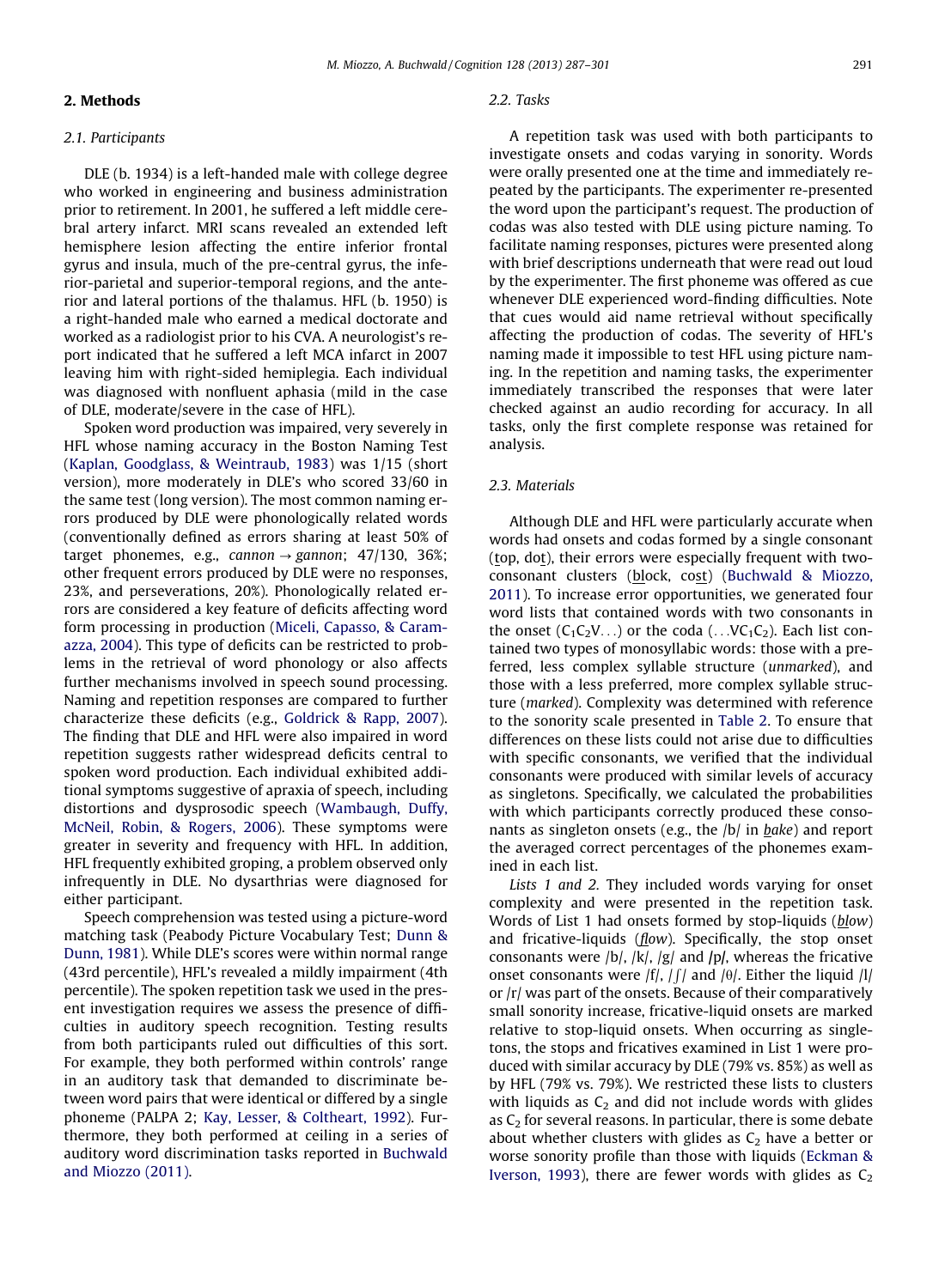which compromised list creation, and there is debate about whether one of the English glides  $(jj)$  is actually treated as a glide in these sequences (see [Buchwald, 2009\)](#page-12-0).

In List 2, s-liquid onsets (e.g., slot) were compared to snasal onsets (e.g., snot) that were characterized by a smaller sonority increase and therefore were relatively marked. List 2 also included words with s-stop onsets (e.g., stub), which are the most complex according to their sonority profile. We examined whether responses to s-stop onsets differed from those to other prevocalic consonants, a finding providing converging evidence of sensitivity to sonority-based syllable structures. Each individual was capable of accurately producing the stops, nasals and liquids of List 2 when they were administered as singletons (DLE: 87% stops, 98% nasals, and 99% liquids; HFL: 86% stops; 93% nasals; 96% liquids), with no statistically significant differences among these segments. Similar results held for the singleton  $|s|$  (accuracy: DLE = 89%, HFL = 88%), which was the  $C_1$  in the clusters in List 2.

Lists 3 and 4. They were designed to examine coda sonority with reference to the sonorant/obstruent distinction. Consonants can be grouped into the sonority classes of sonorants (nasals and liquids) and obstruents (stops and fricatives), with the former having higher sonority ranking than the latter (e.g., [Gigerich, 1992\)](#page-13-0). The words included in Lists 3 and 4 had codas formed either by sonorant–obstruent (SO; milk) or two obstruents (OO; past). As sonority should ideally decreases minimally from vowels to word ends, OO codas are more complex relative to SO codas. Lists 3 and 4 were used in repetition and picture naming, respectively. Importantly, the consonants compared in Lists 3 and 4 were produced as singletons with comparable levels of accuracy (OO vs. SO: DLE = 88% vs. 92%; HFL = 78% vs. 78%).

The words included in each list were matched for length (number of phonemes) and log-transformed lemma and syllable frequencies (norms from CELEX; [Baayen, Piepen](#page-12-0)[brock, & Van Rijin, 1993\)](#page-12-0), variables that could potentially affect our participants' responses. The ANOVAs carried out to compare these variables yielded results with  $p > 0.15$ . Information about the words included in each list is presented in Table 3. The words in the lists described above were tested together with filler words bearing other syllable structures (e.g., CVC or VCC), a few of which were inflected. Filler words were introduced to diversify word types in the attempt to prevent participants from forming strong expectations about the syllabic and morphological structure of the tested words. Lists 1–3 were included, along with filler words, in an omnibus list administered for repetition during several testing sections, and lists were repeated to obtain a larger number of response tokens.

#### 2.4. Accuracy analyses

We scored the accuracy of the words produced by DLE and HFL on several dimensions. In addition to whole word accuracy, given the focus of the present investigation on onsets and codas, specific accuracy analyses were conducted that concentrated on prevocalic and postvocalic consonants. Onsets and codas were rated as correct if both of their consonants were produced correctly. Furthermore, we controlled whether the remaining of the word could have affected the production of the segments analyzed in each list. For example, we examined whether onset accuracy depended on rhyme (vowel + coda) accuracy. Comparisons were carried out using chi-squares ( $\alpha$  = .05). Scoring reliability was controlled asking a second rater to independently score 920 of DLE's responses and 100% of HFL's responses. Raters' agreement was almost unanimous (98.5% and 98%).

#### 3. Results

#### 3.1. Onset accuracy

Relatively unmarked stop-liquid onsets (blow) were produced significantly more accurately than marked fricative-liquid onsets (*flow*) by DLE (82% vs. 39%;  $\chi^2$  = 85.7,

#### Table 3

Features controlled for marked and unmarked onsets and codas.

|                                   | Examples | N items | Phoneme number mean (sd) | Word frequency mean (sd) | Syllable frequency mean (sd) |
|-----------------------------------|----------|---------|--------------------------|--------------------------|------------------------------|
| List 1<br>Consonant-liquid Onsets |          |         |                          |                          |                              |
| Stop-liquid                       | blow     | 230     | 4.1(0.5)                 | 7.7(1.7)                 | 0.8(0.5)                     |
| Fricative-liquid                  | flow     | 230     | 4.1(0.5)                 | 7.6(1.9)                 | 0.9(0.6)                     |
| List 2<br>S-consonant Onsets      |          |         |                          |                          |                              |
| s-Liquid                          | slit     | 114     | 4.0(0.3)                 | 7.4(1.6)                 | 0.7(0.5)                     |
| s-Nasal                           | snot     | 114     | 4.0(0.3)                 | 7.5(1.6)                 | 0.8(0.6)                     |
| s-Stop                            | stub     | 114     | 4.0(0.3)                 | 7.8(1.7)                 | 0.9(0.7)                     |
| List 3<br>Codas                   |          |         |                          |                          |                              |
| SO.                               | milk     | 60      | 4.2(0.7)                 | 2.2(0.8)                 | 1.0(0.7)                     |
| $00\,$                            | past     | 60      | 4.1(0.8)                 | 2.4(0.8)                 | 1.1(0.6)                     |
| List 4 (picture-naming)<br>Codas  |          |         |                          |                          |                              |
| SO.                               | corn     | 69      | 4.2(0.8)                 | 9.0(1.4)                 | 1.1(0.7)                     |
| 00                                | desk     | 64      | 4.3(0.7)                 | 8.8(1.8)                 | 1.1(0.7)                     |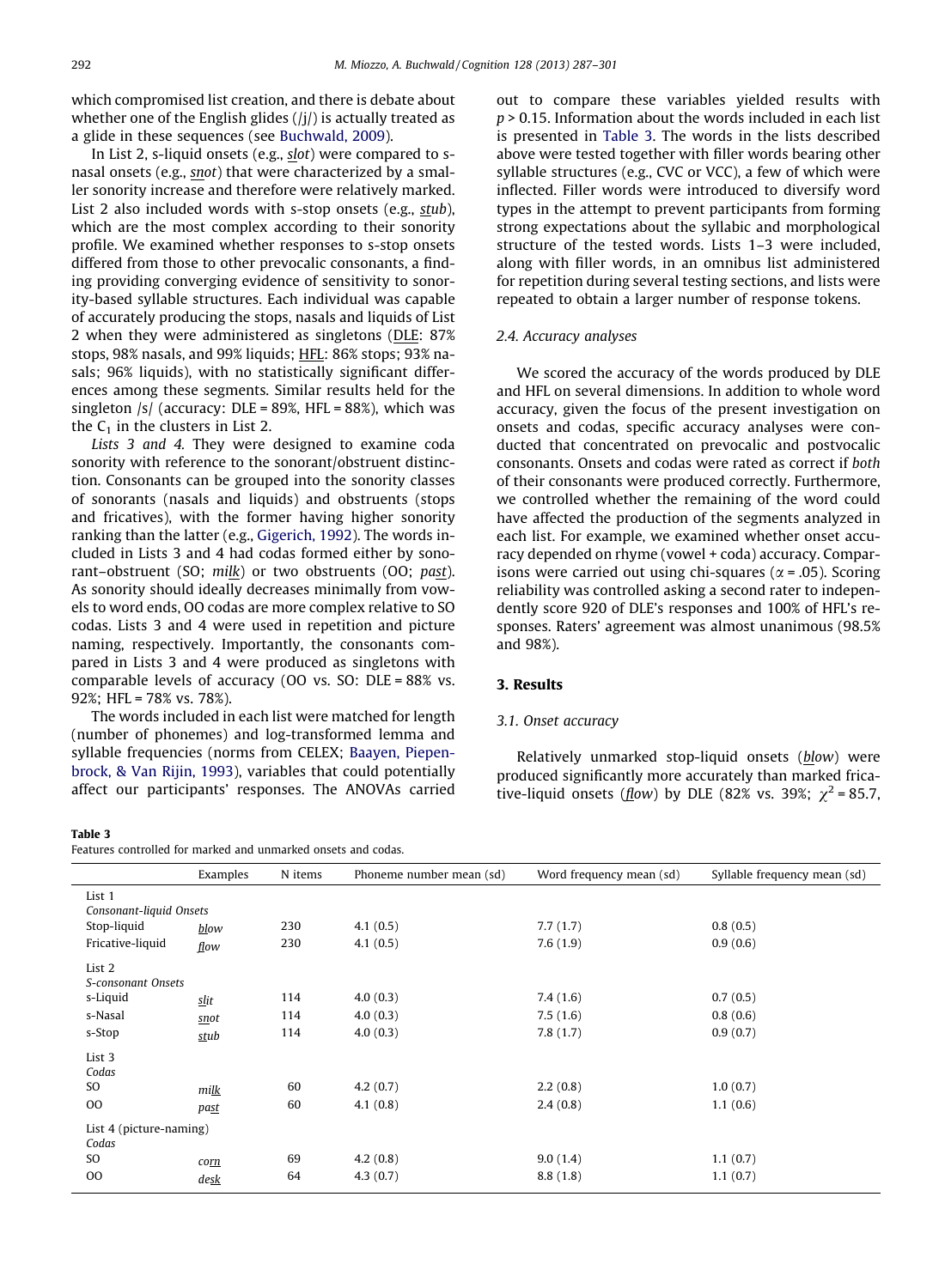$p$  <.0001) as well as HFL (87% vs. 61%;  $\chi^2$  = 30.89, p < .001). Whole-word accuracy was significantly greater for words with stop-liquid onsets for DLE (63% vs. 32%,  $\chi^2$  = 43.94,  $p < .0001$ ) but not HFL (46% vs. 41%,  $\chi^2 = 0.49$ , ns). Critically, as illustrated in Fig. 1 (top panel), no significant differences appeared in the remaining segments of the word (rhyme; vowel + coda) for either participant, a finding that suggests an effect circumscribed to word onsets.

A sonority effect was also found with List 2; for DLE, onset accuracy was greater for s-liquid onsets (slot) relative to the comparatively marked s-nasal onsets (snot; 37% vs. 15%,  $\chi^2$  = 11.97, p = .0005) as was whole-word accuracy (32% vs. 14%,  $\chi^2$  = 9.97, p = .001). DLE's accuracy was also particularly low for s-stop onsets (13%). HFL showed a broadly similar pattern. Although the numerical difference between s-liquid and s-nasal clusters (72% vs. 57%) was not significant, accuracy was especially low with s-stop clusters (42%). As shown in Fig. 1 (middle panel), the response differences observed with the onsets did not extend to other word segments in List 2. As noted in Section 2.3, the differences that emerged with each of the onset lists cannot be accounted for by difficulties in producing specific phonemes as singletons.

#### 3.2. Coda accuracy

The unmarked SO codas (milk) were repeated more accurately than the marked OO codas (past) by DLE (78% vs. 51%;  $\chi^2 = 8.15$ ,  $p = .004$ ) and HFL (55% vs. 6%;  $\chi^2$  = 84.91, p < .001). Whole-word accuracy was also significantly greater for words with SO codas relative to OO codas (DLE: 61% vs. 42%,  $\chi^2$  = 4.81, p = .02; HFL: 41% vs. 2%,  $\chi^2$  = 69.29, p = .001). As illustrated in Fig. 1 (bottom panel), accuracy rates were comparable for the other word segments (onsets + vowel), a finding confirming selective effects of coda sonority. As with onsets, the sonority effects in coda clusters do not reflect difficulties with specific phonemes. DLE was also better at producing SO codas relative to OO codas in picture naming (90% vs. 73%;  $\chi^2$  = 6.05,  $p = .01$ ). Unsurprisingly, given DLE's naming deficit, pic-



Fig. 1. % Onsets, codas, and other segments correctly repeated by DLE and HFL. Top: (unmarked) stop-liquid onsets (blow) vs. (marked) fricative-liquid onsets (flow). Middle: (unmarked) s-liquid onsets (slot) vs. (marked) s-nasal onsets (snot) and (marked) s-stop onsets (stub). Bottom: (unmarked) SO codas (milk) vs. (marked) OO codas (past). In top and middle panels other segments correspond to rhymes.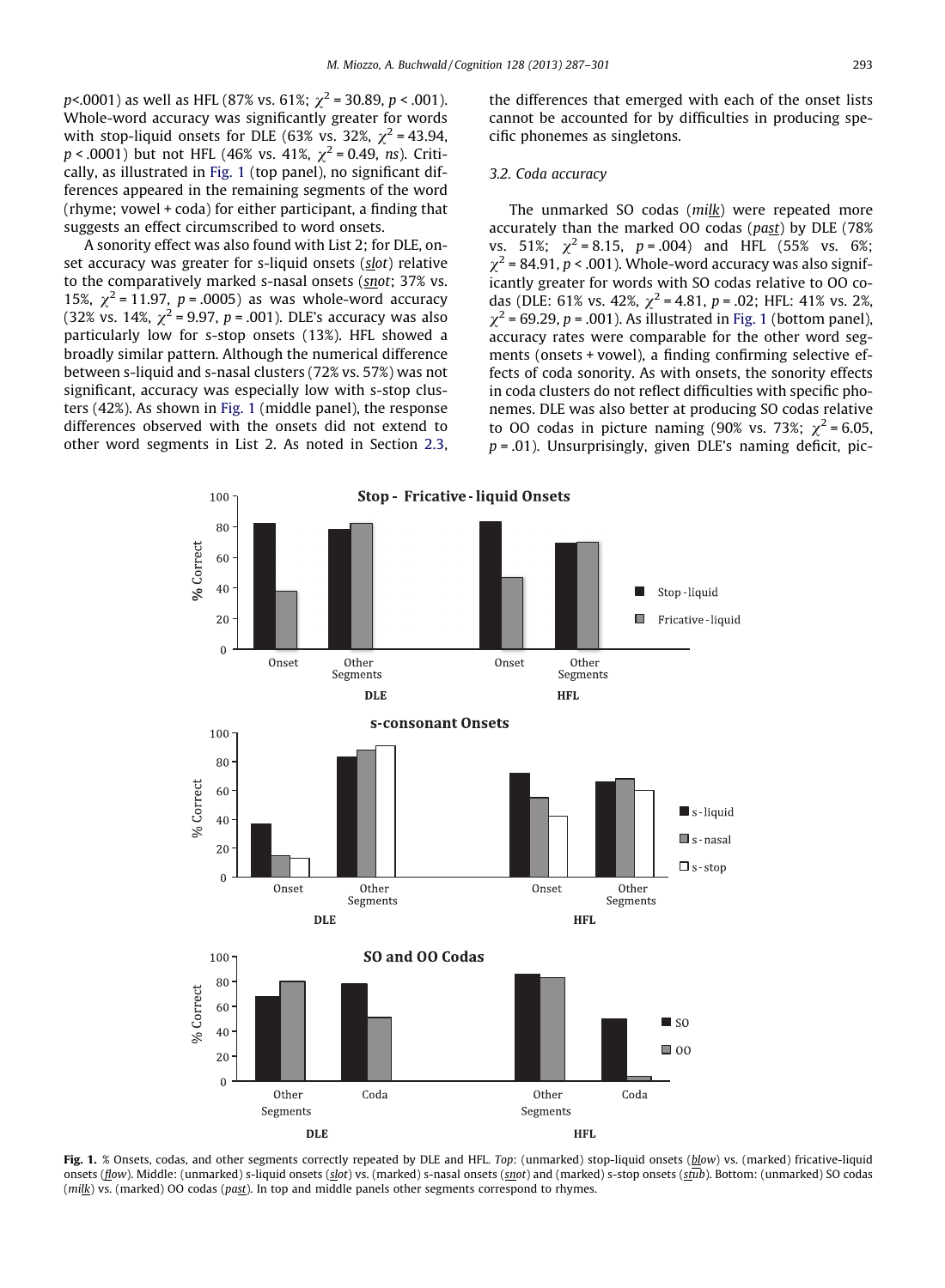tures were often named correctly only when the onset phoneme had been provided as cue (31/133, 23%), an event that occurred a comparable number of time with words ending in SO and OO clusters. (As mentioned above, the severity of HFL's naming deficit prevented us from administering this participant the picture-naming task).

#### 3.3. Error analyses

To include more responses in our error analyses, we examined larger response sets than those used to assess accuracy, examining each of the critical errors produced in repetition by DLE  $(N = 1436)$  and HFL  $(N = 1382)$  over more than 1 year of testing. The errors of both participants consisted of phoneme omissions (flow  $\rightarrow$  low; past  $\rightarrow$  pas) or phoneme substitutions (flow 8 klow;  $past \rightarrow pask$ ). Errors were scored separately for each of the prevocalic consonants ( $C_1C_2V$ ), as well as for each of the postvocalic consonants ( $VC_1C_2$ ).

#### 3.3.1. DLE's errors

As illustrated in [Fig. 2](#page-8-0) (top panel), the errors observed with onsets formed by stop-liquid and fricative-liquid sequences demonstrated a remarkably similar distribution, generally concentrating on prevocalic  $C_1$  (>90%) and leaving the prevocalic  $C_2$  intact. To gain further insight on the errors overwhelmingly affecting the prevocalic  $C_1$ , we examined the relative incidence of  $C_1$  omissions and  $C_1$ substitutions ([Fig. 2](#page-8-0), top panel). It was the nature of the resilient  $C_2$  consonant that determined whether  $C_1$  errors surfaced as omissions or substitutions: when  $C_2$  was a liquid, C<sub>1</sub> was either omitted (*flow*  $\rightarrow$  low) or substituted (flow  $\rightarrow$  klow); however, when C<sub>2</sub> was a nasal, C<sub>1</sub> was preferentially omitted ( $\leq$ mell  $\rightarrow$  mell). Interestingly, compared to the other onsets, s-stop onsets demonstrated a markedly different error pattern, eliciting fewer  $C_1$  errors (50%) and more  $C_2$  errors, either in isolation (19%) or jointly with  $C_1$ (31%). Furthermore, errors affecting s-stop onsets demonstrated a clear-cut distribution: omissions were the predominant errors with both  $C_1$  (99%; sport  $\rightarrow$  port) and  $C_2$  (92%; stop  $\rightarrow$  sop). It is worth noting that the two cluster types where  $C_1$  was frequently deleted corresponds to the clusters with the less sonorous  $C_2$ , which are preferred as singleton onsets to the more sonorous liquid consonants.

DLE's errors differed noticeably between SO and OO codas ([Fig. 3\)](#page-8-0). In SO codas, errors concentrated on the postvocalic  $C_2$  (85%) and typically consisted of omissions (milk  $\rightarrow$  mil; 75%). In OO codas, errors were more evenly distributed between  $C_1$  (37%) and  $C_2$  (51%), and frequently resulted in the substitution of  $C_1$  (past  $\rightarrow$  paft; 32%) or  $C_2$  $(pas{\underline{t}} \rightarrow pas{\underline{k}}; 44\%).$ 

#### 3.3.2. HFL's errors

The patterns from HFL are remarkably similar to those detailed above for DLE. As illustrated in [Fig. 2](#page-8-0) (top panel), when errors observed with onsets containing either a nasal or liquid  $C_2$  affected a single onset consonant, the prevocalic  $C_1$  was affected much more frequently than  $C_2$  $(\sim 70\%$  vs. 10%). As with DLE, the type of error affecting  $C_1$  was determined by  $C_2$ : substitution rates were higher than deletion rates when  $C_2$  was a liquid (>70% substitutions), but deletions outnumbered substitutions when  $C_2$ was a nasal (83% vs. 17%; [Fig. 2,](#page-8-0) bottom panel). Compared to the other onsets, s-stop onsets demonstrated a markedly different error pattern, eliciting fewer  $C_1$  errors (31%) and more  $C_2$  errors (61%). Furthermore, errors affecting the  $C_1$ were primarily deletions (97%).

HFL also exhibited differences between SO and OO codas [\(Fig. 3\)](#page-8-0). In SO codas, errors concentrated on the postvocalic  $C_2$  (81%) and typically consisted of substitutions ( $milk \rightarrow milt$ ; 71%). In OO codas, errors typically affected  $C_2$  (45%) or both consonants (46%), and errors affecting only one segment typically resulted in the deletion of  $C_1$  $(past \rightarrow pat; 75%).$ 

#### 3.3.3. Do errors generate better sonority profiles?

Prior investigations assessed whether errors improved the sonority profiles, as was assumed that impaired systems tolerating low degree of complexity would demonstrate a 'preference' for errors reducing complexity (e.g., [Romani & Galluzzi, 2005; Romani et al., 2011\)](#page-14-0). Compared to targets, errors would result in onsets with steeper transitions from consonants to vowels (flan  $\rightarrow$  plan) and would show the mirror-pattern of shallower transitions from vowels to consonants in codas (cast  $\rightarrow$  cart). However, DLE and HFL's errors revealed that other factors in addition to sonority constraint the nature of their errors. For example, the effects of DLE's errors affecting onsets and codas on sonority were mixed, with some errors improving the sonority profile (44%), other worsening it (41%), and other still leaving it unchanged (15%). To illustrate the factors determining the observed error patterns, we focus on several patterns in DLE's errors.

A first consideration concerns what errors could emerge in the context of DLE's deficit. For example, DLE's errors involving s-nasal onsets were largely due to  $C_1$  omissions (96%) and thus consistently led to a worse sonority profile  $\text{(} \underline{\text{smack}} \rightarrow \text{mack} \text{)}.$  As we observed earlier, prevocalic C<sub>2</sub> was generally preserved in DLE's onset errors. To the extent that onset errors must concentrate on prevocalic  $C_1$ , and that substitutions of /s/ with other consonants in s-nasal onsets would generate phonotactic illegal onsets in English [\(Fudge, 1987; Gigerich, 1992; Selkirk, 1984](#page-13-0)), /s/ omissions represented the only possible error. Thus, while this error generated a worse sonority profile than  $C<sub>2</sub>$  deletion would have, this error does not reflect in this case a lack of sensitivity to sonority but rather the effect of other constraints. As noted in Section 3.3.1, the increased likelihood of  $C_1$ deletion when  $C_2$  was a less sonorous consonant may reflect the complicated relationship among various constraints (including those based on sonority) that governed DLE's errors. A second illustrative example is provided by substitutions, which can either improve the sonority profile (flock  $\rightarrow$  block) or worsen it (bliss  $\rightarrow$  fliss). These errors are informative only if baseline probabilities are known, which is difficult to determine in part because pre- and postvocalic  $C_1 - C_2$  sequences that improve or worsen sonority profiles are unevenly distributed in English onsets and codas. To adequately address this issue, it will be crucial for future work to carry out well-controlled and circumscribed error analyses to provide an isolated test of possible sonority effects.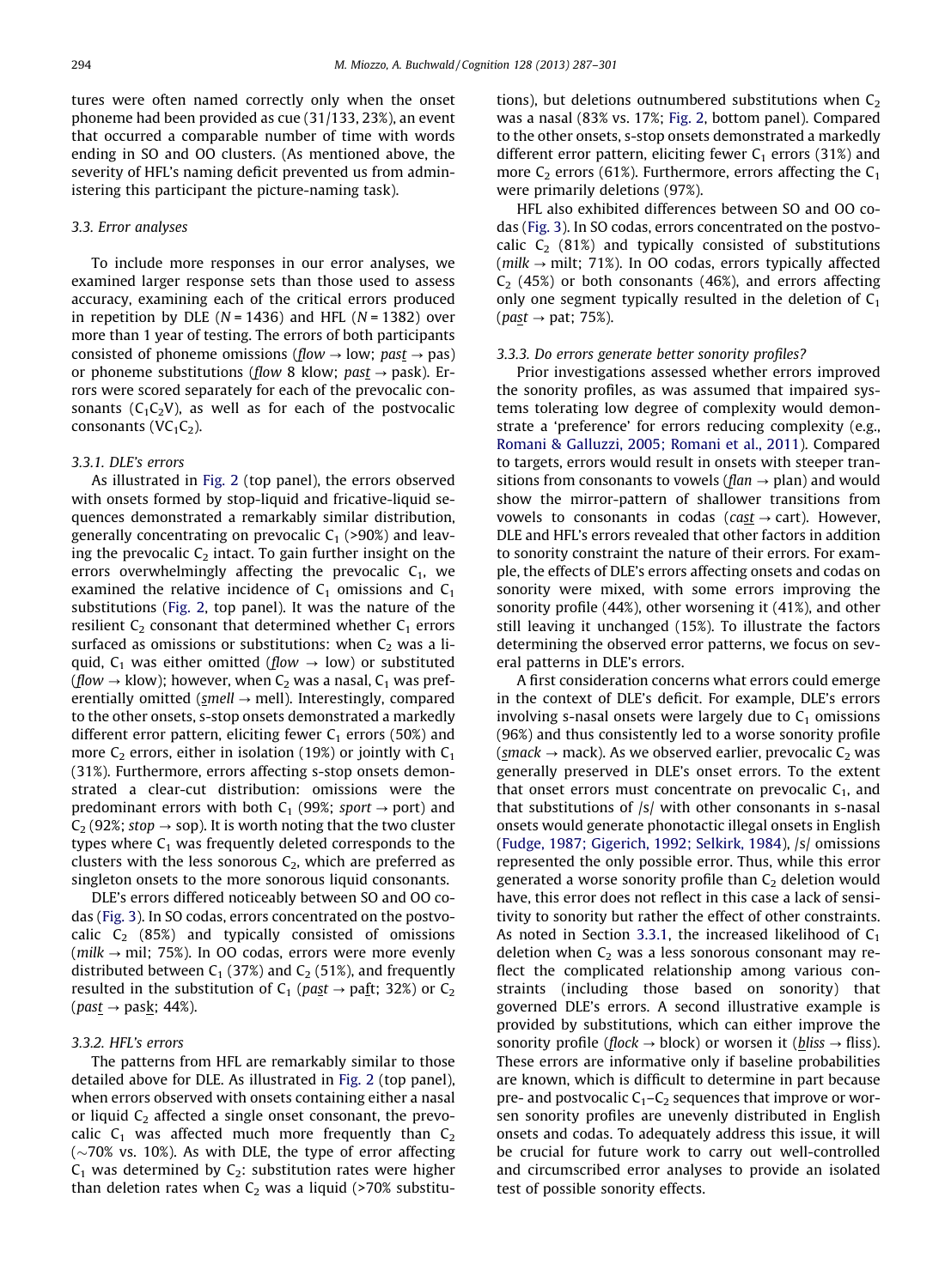<span id="page-8-0"></span>

Fig. 2. Characteristics of onset errors recorded from DLE and HFL while they repeated words with onsets formed by stop-liquid (blow), fricative-liquid (flow), s-liquid ( $g$ it), s-nasal (snot) and s-stop ( $g$ tub). Top:% errors affecting only the first onset consonant (C<sub>1</sub>), only the second onset consonant (C2), or both consonants (C1 + C2); Bottom:% C1 errors resulting in substitutions (flow  $\rightarrow$  klow) and omissions (flow  $\rightarrow$  low). Total number of errors analyzed: stop-liquid onsets, DLE = 149, HFL = 147; fricative-liquid onsets, DLE = 164, HFL = 173; s-liquid onsets, DLE = 135, HFL = 75; s-nasal onsets, DLE = 337, HFL = 133; s-stop onsets, DLE = 339, HFL = 636. Fic. = Fricative; Liq. = Liquid.



Fig. 3. % Errors affecting only the first coda consonant (C1), only the second coda consonant (C2), or both consonants (C1 + C2) recorded from DLE and HFL. Sonorant–obstruent (SO) codas (milk) vs. obstruent–obstruent (OO) codas (past). Total number of errors analyzed: SO codas, DLE = 162, HFL = 72; OO codas, DLE = 150, HFL = 146.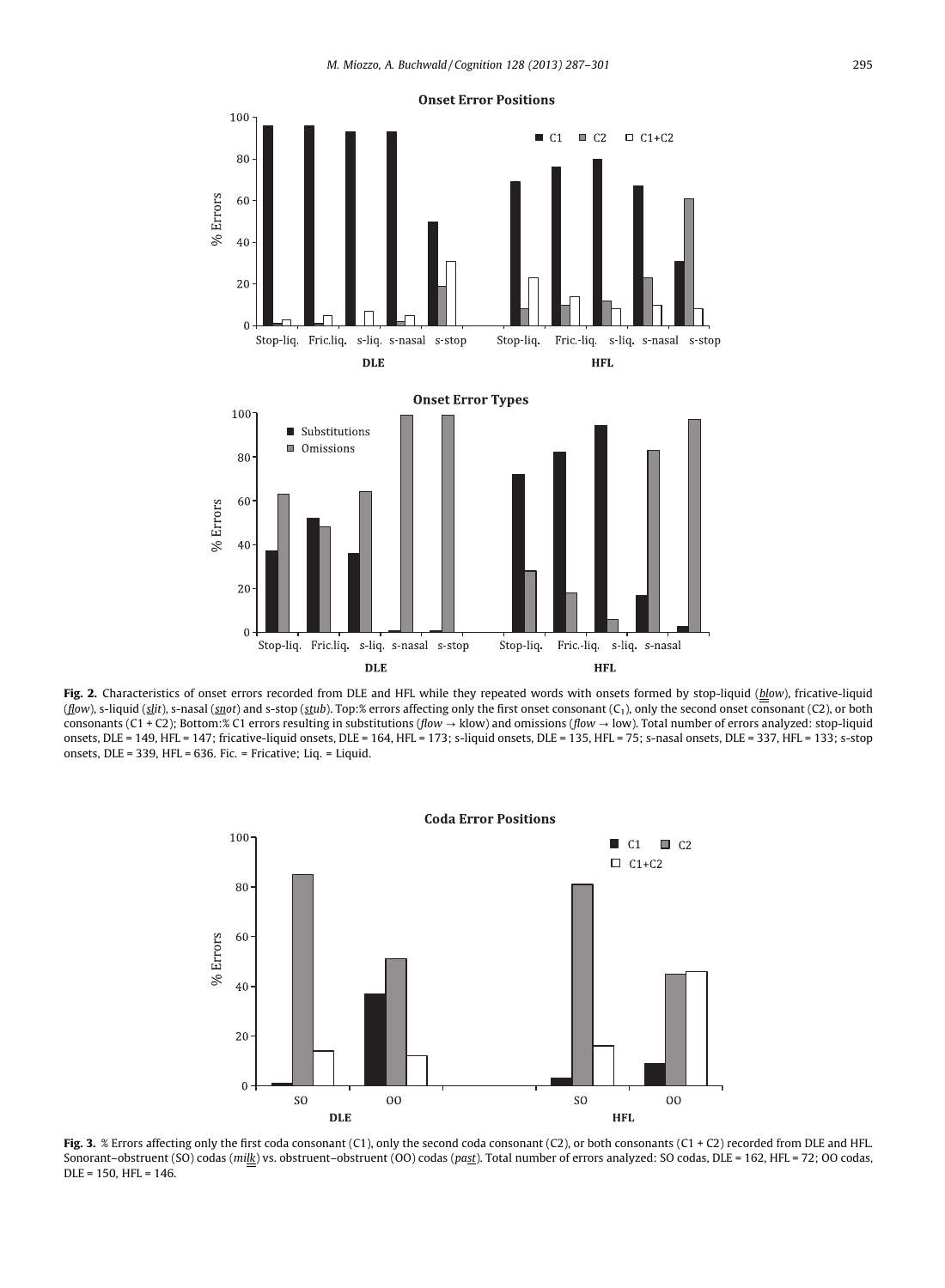In light of these issues, one well-suited test of sonority is provided by the comparison of  $C_2$  omissions in SO codas (camp  $\rightarrow$  cam) vs. OO codas (task  $\rightarrow$  tas). These sequences are useful because both types of errors involve the same consonants (obstruents) and result in permissible codas in English, but a sonority improvement only occurs when C2 is deleted in SO codas. Thus, if sonority is a factor affecting constrains errors on these sequences, we expect more  $C<sub>2</sub>$  omissions among errors affecting SO codas compared to OO codas. This pattern was observed for both DLE and HFL (DLE: 72% vs. 7%,  $\chi^2$  = 135.54, p < .0001; HFL: 63% vs. 28%,  $\chi^2$  = 14.81, p < .001).

#### 3.4. Results summary

The accuracy with which DLE and HFL produced onsets and codas varied predictably as a function of the sonority profiles of these clusters. Further evidence suggesting an effect of sonority emerged with words bearing s-stop onsets (spot, still, scarf) that violate well-formedness for having a sonority peak in the onset. Most of the errors of DLE (98%) and HFL (97%) resulted in the elimination of the onset sonority peak, a finding demonstrating sensitivity to sonority structures. Evidence suggesting an effect of sonority also appeared with the coda errors produced by DLE and HFL.  $C_2$  omissions were exceedingly more frequent in SO codas than OO codas, a discrepancy explainable by the fact that  $C_2$  omissions improved sonority in SO codas. A close scrutiny of the errors produced by our participants revealed that other factors in addition to sonority were likely to determine the nature and position of their errors, including phonotactic constraints, avoidance of two-consonant  $(C_1 + C_2)$  errors, variations in error opportunities, and error susceptibility of prevocalic consonants  $(C_1 > C_2)$ .

Our results underscore the need of detailed error analyses to understand the effects of sonority. The conclusion that sonority is one of many factors influencing error rates and types converges with the one reached in developmental studies where it has been noted that not all children produce errors conforming to sonority patterns and several mechanisms have been proposed to interact with sonority [\(Barlow, 2001; Goad & Rose, 2004; Pater & Barlow, 2003](#page-12-0)). Individuals with acquired speech deficits show similar variability to the one reported in developmental studies. However, we also note that in some previously reported neuropsychological studies, errors resulted in rather consistent improvement of sonority profiles ([Béland et al.,](#page-12-0) [1990; Den Ouden & Bastiaanse, 2005; Romani & Galluzzi,](#page-12-0) [2005; Romani et al., 2011](#page-12-0)). It is presently unclear why the effects of sonority in aphasic errors varies in strengths and in what circumstances other mechanisms would interact with sonority in determining the forms that error would take (see [Goldrick & Daland, 2009](#page-13-0) for more general discussion of grammatically-based variation in aphasic errors). This is certainly a topic that deserves additional attention, and requires systematic investigations to understand the extent to which differences in participants' deficits and languages as well as in the tests used can be responsible for the variability in the findings.

Two lines of evidence make it unlikely that problems with specific phonemes – rather than sonority – affected

the responses of DLE and HFL. First, as we have pointed out above, changes in the responses were observed with phoneme combinations varying for sonority not when phonemes occurred as singletons. Were the results reflecting difficulties with phonemes rather than changes in sonority profiles, similar problems would have extended to singleton phonemes. Second,

it is noteworthy that it is syllable position (onset vs. coda) that made particular phonemes problematic rather than specific phonological and phonetic characteristics, as clearly illustrated by stops, nasals and liquids. For example, /l/ was associated with lower accuracy rates in the marked onset cluster /fl/ compared to the unmarked coda cluster /lf/. These asymmetries rule out problems with specific phonemes as the primary cause of the errors recorded from DLE and HFL. Nevertheless, they point to sonority as a plausible explanation of the findings observed with our participants.

Sonority-based markedness generalizations are largely mirrored by language-internal frequency, so that those phoneme sequences that are preferred from a sonority standpoint typically occur quite commonly in the language. The close relationship between sonority and phonemesequence frequencies introduces a possible confounding and demands we clarify whether the effects we attributed to sonority would instead reflect the frequency of phoneme sequences. A frequency control was conducted in a posthoc analysis using position-specific biphone frequencies obtained from [Vitevitch and Luce \(2004\).](#page-14-0) This is a tokenbased estimate of the probability with which a sequence of two phonemes (/bl/) occurs in specific word positions across English words (e.g., in first and second positions as in **black**). Position-specific biphone frequencies could be matched only with a set of the words of List 1, which comprised words with marked fricative-liquid onsets (flow) and unmarked stop-liquid onsets  $(\underline{blow})$  administered in the repetition task. Marked and unmarked words were equally represented in this set ( $N = 177$ ), had onset consonants of comparable position-specific biphone frequencies (means  $=0.006$ ;  $t(352)$  < 1), and were matched for the variables controlled in the other lists (fricative-liquid vs. stop-liquid onsets, means: word frequency, 7.7 vs. 7.9; syllable frequency, 0.9 vs. 0.8; phoneme number, 4.1 vs. 4.1; ts with ps > .44). Even when position-specific biphone frequencies were controlled, stop-liquid onsets were produced significantly more accurately than the comparatively more marked fricative-liquid onsets by DLE (83.0% vs. 44.6%;  $\chi^2$  = 56.58,  $p < .0001$ ) as well as HFL (49.1% vs. 34.4%;  $\chi^2 = 7.84$ ,  $p = .005$ ). These results make it unlikely that the effects of sonority were primarily due to the frequency with which phoneme sequences varying for sonority occur in English.

#### 4. General discussion

The most relevant findings of our investigation relates to the remarkable similarities of the apparent sonority effects demonstrated by DLE and HFL, despite results showing that their speech deficits arise from impairment to phonological vs. phonetic processing, respectively. First, their response accuracy was predicted by the relative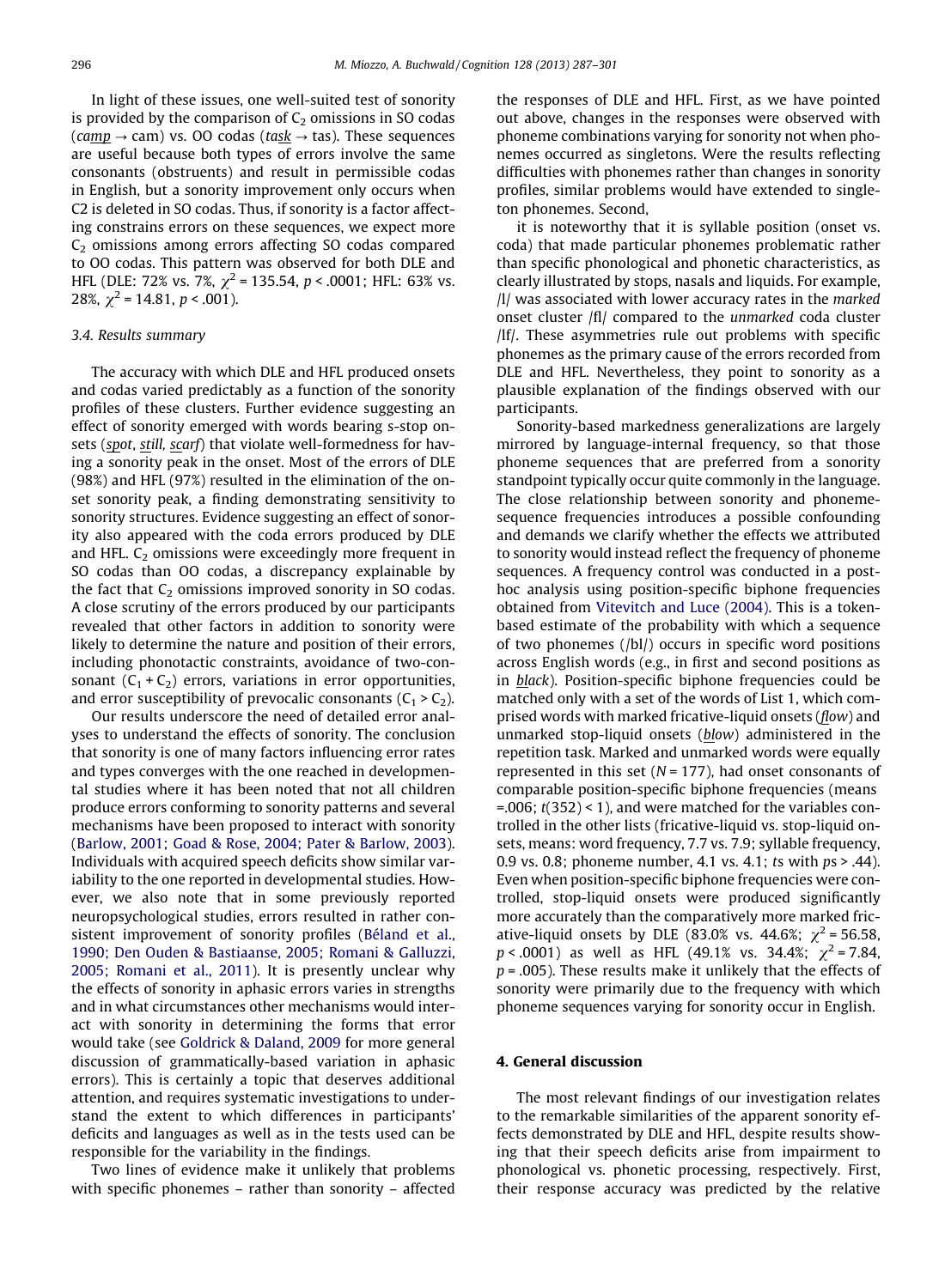sonority of the stimuli in each of the lists we tested involving different phoneme sequences in both onset position and coda position. In contrast to the homogeneity of the accuracy data, errors varied considerably across phoneme sequences, a result revealing that other variables in addition to sonority must determine the output of impaired word production systems. Taken together, the accuracy and error analysis data have several implications for understanding sonority and the representation of speech sounds accessed in speaking, issues that we will examine in the remaining of Section 4.

#### 4.1. Multi-level sonority encoding

The primary question addressed in the present investigation concerned the locus of sonority effects, specifically whether the underlying principles governing sound structure that form the concept of sonority play a role at the phonological and/or phonetic level of processing. The finding that variations in sonority had highly similar effects on the performance of DLE and HFL invites the conclusion that sonority – in some form – is encoded at both phonological and phonetic levels. In this section, we consider both alternative explanations of these data and what the implications of these findings are for accounts of spoken production.

One clear alternative explanation of the data is that the similarities of the sonority effects demonstrated by DLE and HFL relate to deficits affecting a common level of processing. Pointing to the fact that our participants share articulatory problems (albeit fairly mild in DLE), it could be proposed that the similarities of sonority effects stem from these common problems. We doubt this is a valid account for reasons related to the nature of DLE's errors. The experimental evidence showed incontrovertibly that a low tolerance to sonority-marked onsets was the root of DLE's onset errors, some of which surfaced as omissions of prevocalic C<sub>1</sub> (e.g., *sport*  $\rightarrow$  port or *smell*  $\rightarrow$  mell). Crucially, there is evidence that these omissions occur at a phonological level ([Buchwald & Miozzo, 2011, 2012\)](#page-12-0). As described in detail in the Introduction, these errors bore characteristics of abstract phonological representations rather than context-specific phonetic representations. In essence, the characteristics of DLE's errors make it unlikely that sonority effects derived from articulatory problems.

The sonority effects we observed with DLE, an individual with clear phonological impairment, are in apparent contrast with the findings of [Romani et al. \(2011\)](#page-14-0) who reported sonority effects with participants suffering from articulatory planning deficits but not with those showing phonological deficits (see also [Romani & Calabrese, 1998;](#page-14-0) [Romani & Galluzzi, 2005; Romani et al., 2002](#page-14-0)). These contrasting findings will need to be addressed in future work. In considering these differences, we have several possible explanations that may reflect the need for consistency in how sonority effects are assessed. In particular, these studies critically differed in the ways deficits were defined and sonority was tested. Their diagnostic criteria to assign individual participants to a group were based on phonetic errors, defined as words with phonemes produced in a slurred, mumbled, or imprecise way. They used a cut-off of phonetic error rates (above 10% for articulatory planning deficits, lower than 5% for phonological deficits). Based on this way of separating individuals, their two groups of patients differed crucially in the incidence of what they referred to as syllabic simplifications – that is, errors in which the consonant-vowel templates or the sonority profiles of target syllables were simplified. Syllabic simplifications outnumbered errors that complicated syllable templates and sonority profiles with participants suffering from articulatory planning deficits but not with those affected by phonological deficits. It remains possible that the group differences that were reported by [Romani et al.](#page-14-0) [\(2011\)](#page-14-0) reflect variability in the number/type of factors affecting error typology. We also note that there could be genuine differences in the phonological deficits of DLE and the individuals tested in [Romani et al. \(2011\).](#page-14-0) If it is reasonable to assume that multiple processes occur between accessing stored phonological representations of lexical items and computing representations to serve as input to the articulatory system, then these processes can break in a variety of ways giving rise to marked variations in phonological deficits, as argued on the basis of empirical findings by [Goldrick and Rapp \(2007\)](#page-13-0) and [Nozari, Kittr](#page-13-0)[edge, Dell, and Schwartz \(2010\).](#page-13-0) It is worth restating here that DLE does show some mild impairment on tasks used to assess motor planning (see case report), but on the basis of the detailed work contrasting these individuals described in the introduction, we are confident that our characterization of DLE as having errors arising due to a phonological disturbance is an accurate description.

If we are correct in associating the sonority effects observed with DLE and HFL with phonological and phonetic deficits, respectively, then the straightforward implication of our findings for models of word production is that principles governing sound structure captured by the notion of sonority are active in both phonological and phonetic processing. This conclusion raises the important questions of what is the nature and function of sonority at each of these levels and whether this constitutes a redundant representation of the same principles. Combining the mainstream idea that sonority is key to syllable structure [\(Clements,](#page-13-0) [1990; Gigerich, 1992; Selkirk, 1984; Zec, 1995](#page-13-0)) with the idea that phonology is the domain of syllabification [\(Dell,](#page-13-0) [1986; Levelt et al., 1999; Prince & Smolensky, 1993\)](#page-13-0), a reasonable proposal is that the phonological encoding of sonority is associated with syllable formation. As reviewed in the Introduction, several accounts argue in favor of acoustic and/or articulatory correlates of sonority that allegedly provide independently motivated explanations of the sonority ranking. Although the definition of these correlates is an issue far from resolved, one may speculate that these correlations could also serve as blueprints for generating sonority-based constraints operating at phonological levels of processing. This 'sonority isomorphism' between phonology and phonetics can have important ramifications from a processing perspective. One is that sonority acts as a filter favoring phonological representations that already incorporate some desirable articulatory/acoustic features.

As many have observed, an important consequence of sonority relates to frequency, therefore phoneme se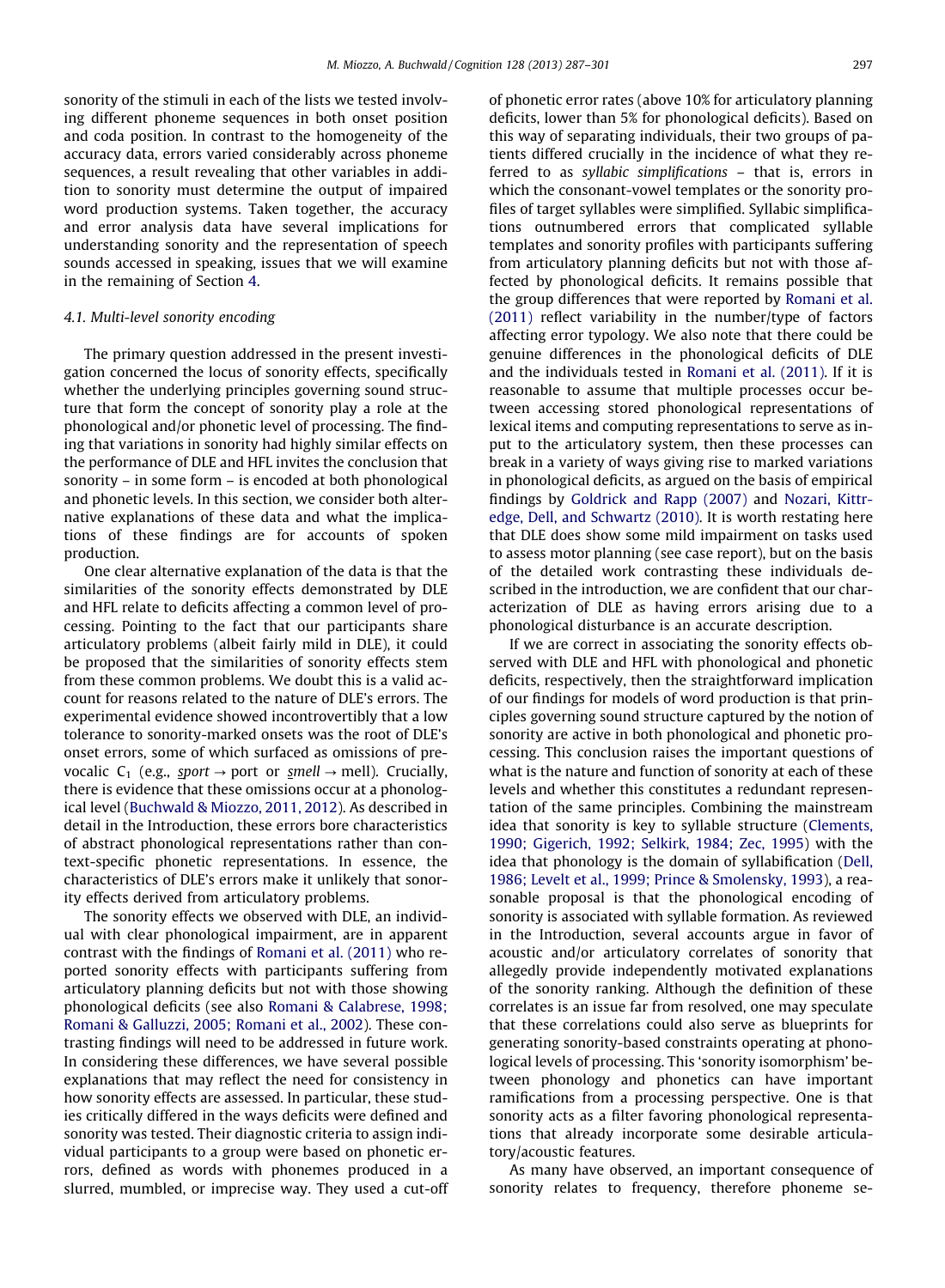quences with preferable sonority profiles tend to occur rather frequently in a language. Several lines of evidence from word production demonstrate that frequency not only affects access to word forms ([Jescheniak & Levelt,](#page-13-0) [1994; Miozzo & Caramazza, 2003](#page-13-0)) but also processes occurring more downstream, including syllable computation [\(Cholin, Levelt, & Schiller, 2006; Laganaro, 2005; Laga](#page-13-0)[naro & Alario, 2006\)](#page-13-0) and articulation [\(Gahl, 2008](#page-13-0)). Furthermore, individuals whose acquired deficits selectively affect the production of word sounds typically show an advantage for high-frequency forms ([Cholin, Rapp, &](#page-13-0) [Miozzo, 2010; Kohn & Goodglass, 1985; Laganaro, 2008;](#page-13-0) [Nozari et al., 2010\)](#page-13-0). Such widespread sensitivity to frequency raises the question of whether the similarly widespread effects of sonority observed with DLE an HFL could in part be a manifestation of frequency. A frequency account does not find support from our data. In fact, effects of sonority were observed even when we tightly controlled for syllable frequency and the frequency of occurrence of phoneme pairs in word-specific positions (biphone frequency; [Vitevitch & Luce, 2004\)](#page-14-0). While our results suggest that different mechanisms underlie the effects of sonority and frequency in speech production, they provide some hints about the relationship between sonority and frequency. The mechanisms involved in spoken production (and comprehension) that favor forms with ideal sonority patterns function as forces pushing those forms so to determine, diachronically, the appearance and preservation in the language of desirable forms at the expense of those with marked patterns. Under this view, sonority contributes to the frequency of a given form (both language internally and cross-linguistically) while sonority and frequency reflect the functioning of partially different cognitive mechanisms. Although the data from DLE and HFL seem to rule out effects of frequency in disguise, further evidence is needed before reaching firmer conclusions on the relationship between sonority and frequency, not only because it is desirable to obtain additional converging evidence but also because the complexity of such relationship requires a systematic investigation.

In sum, we have shown that both phonological and phonetic processing are affected by differences in sonority sequencing. We have considered various accounts for this, including: that there is a single set of sonority principles governing phonological and phonetic processing that is represented redundantly; that the notion of sonority correlates to different principles within phonology and within phonetics; and that both are the result of a correlation with additional factors that affect processing such as frequency. By having established that sonority is associated with both phonological and phonetic processes, our data allow us to go beyond the issue of where sonority plays a role and focus instead on questions concerning how sonority plays a role at each of these levels of processing.

#### 4.2. The appendix

Prevocalic s-stop clusters (spell, stop, skull) violate the sonority sequencing principle of syllable formation by containing a reverse sonority cluster (with sonority lowering before it rises). To the extent that the anomaly of s-stop

onsets is rooted in sonority, a reasonable prediction is that conditions reducing the tolerance to sonority-marked forms would make s-stop onsets particularly problematic. This prediction was confirmed by DLE and HFL, whose errors were especially common with prevocalic s-stop sequences. Note that although these errors often resulted in /s/ omission, they did not arise from problems with the realization of /s/. The fact that in other onsets /s/ accuracy rates were higher and very comparable to those of other fricatives, points instead to problems with the clusters themselves.

Many linguistic accounts have endorsed the idea that the /s/ of s-stop onsets occupies an extra-syllabic position, commonly referred to as appendix ([Blevins, 1995; Clements](#page-12-0) [& Keyser, 1983; Fujimura & Lovins, 1982; Gigerich, 1992;](#page-12-0) [Goldsmith, 1990; Green, 2003; Harris, 1994; Kiparsky,](#page-12-0) [2003](#page-12-0): [McCarthy, 2005; Vaux & Wolfe, 2009\)](#page-13-0). Accounts of the appendix differ in architecture and a point of debate is whether the appendix is linked to the foot ([Kiparsky,](#page-13-0) [2003](#page-13-0)), the prosodic word (e.g., [Goldsmith, 1990; Harris,](#page-13-0) [1994](#page-13-0)), the prosodic phrase ([Vaux, 1998\)](#page-14-0) or multiple loci (e.g., [Green, 2003; Rialland, 1994; Vaux & Wolfe, 2009](#page-13-0)). These differences aside, all of these accounts view appendixes as typologically distinct from other prevocalic constituents and attempt to explain a wide range of linguistic phenomena – reviewed by [Kiparsky \(2003\)](#page-13-0) and [Vaux and Wolfe \(2009\)](#page-14-0) – that demonstrate the uniqueness of appendixes. Converging evidence confirming the anomaly of appendixes has emerged from behavioral studies reporting on speech errors of young speakers [\(Goad & Rose,](#page-13-0) [2004](#page-13-0)), vowel reduction ([Fudge, 1984; Hayes, 1985\)](#page-13-0), language games [\(Pierrehumbert & Nair, 1995\)](#page-13-0), and oral syllabification of words [\(Treiman & Zukowski, 1990\)](#page-14-0) and nonwords ([Treiman, Gross, & Cwikiel-Glavin, 1992\)](#page-14-0). The results obtained from DLE and HFL add to this evidence. In their responses, both prevocalic consonants were susceptible to errors in s-stop clusters ( $C_1$ : spell  $\rightarrow$  pell;  $C_2$ : spell  $\rightarrow$  sell), unlike in the other prevocalic clusters where  $C_1$  errors (slope  $\rightarrow$  lope) largely outnumbered  $C_2$  errors (slo $pe \rightarrow$  sope). Interestingly, a relative preservation of  $/s/$  in sstop clusters was also observed with patient DB ([Romani &](#page-14-0) [Calabrese, 1998](#page-14-0)). Although the causes of these discrepant error distributions in conditions of language impairment are currently unclear and demand further investigation, our neuropsychological findings appear to be generally consistent with linguistic accounts that confer the appendix a special representational status.

#### 4.3. Concluding comments on syllable organization

Once we exclude s-stop onsets and concentrate to the remaining phoneme sequences tested with DLE and HFL, a striking asymmetry appears: in onsets,  $C_2$  were far less vulnerable than  $C_1$ , a low degree of error susceptibility demonstrated by neither of the postvocalic consonants. These patterns bear some resemblance with well-established facts about cross-linguistic preferences and empirical observations about phonological development. The CV sequence that is generally left intact in our participants' responses is also the most preferred cross-linguistically [\(Clements, 1990; Clements & Keyser, 1983\)](#page-13-0) and the earliest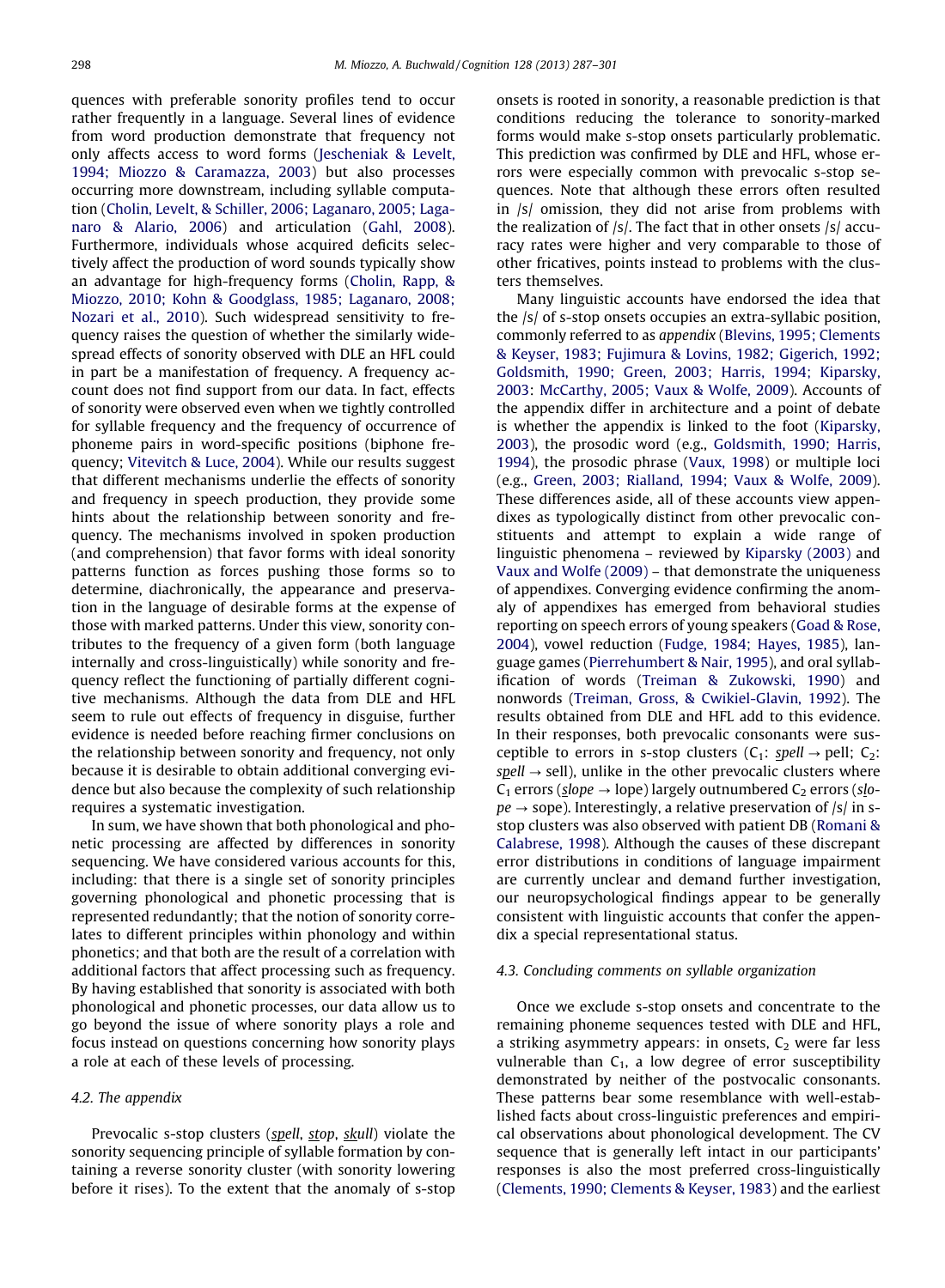<span id="page-12-0"></span>to appear developmentally (e.g., Becker & Tessier, 2011; Goad & Rose, 2004; Ohala, 1999; Pater, 2009; Salidis & Johson, 1997). Why do these differences arise across syllable components? A promising framework for addressing this question is provided by articulatory phonology and the dynamical system theory in which it is grounded (Browman & Goldstein, 1992; Browman and Goldstein, 1995; Goldstein, Byrd, & Saltzman, 2006; Nam, Goldstein, & Saltzman, 2010; Salztamn & Byrd, 2000).

In the articulatory phonology framework, sound structure is decomposable into discrete articulatory gestures consisting of a constriction degree at a specific constriction location (e.g., labial closure, palatal wide); furthermore, each gesture is characterized by specific activation timing and is associated with a planning oscillator. The coordination of speech gestures and their relative timing depend on the coupling of their corresponding oscillators during speech planning. Once the oscillators settle in a stable pattern of relative phasing, gestures are triggered with proper activation timing. There are two basic modes of coupling, each corresponding to a distinct temporal relationship between speech gestures: in-phase coupling triggering synchronous activation, and anti-phase coupling generating temporally separated forms of activation. An intrinsic characteristic of oscillators is that their in-phase coupling results in a more stable coordination pattern than the antiphase coupling [\(Salztamn & Byrd, 2000; Turvey, 1990](#page-14-0)). This characteristic of oscillators, along with kinematic data on the timing of speech gestures [\(Löfqvist & Gracco, 1999](#page-13-0)), led [Goldstein et al. \(2006\)](#page-13-0) to propose the coupling hypothesis of syllable structure according to which CV sequences results from in-phase coupling, while VC sequences stem from anti-phase coupling. To the extent that the coupling hypothesis of syllable structure presupposes more stable and stronger binding in CV sequences, it contributes to explain a variety of phenomena, including the preference of CV sequences observed at the level of cross-linguistic distributions and phonological acquisition ([Nam et al.,](#page-13-0) [2010\)](#page-13-0). Kinematic data were also key to extend the hypothesis to CC sequences in onsets and codas. The inclusion of an additional C in CC onsets produces a shift of both consonants, thereby  $C_2$  is pushed 'rightward' and thus overlapping even more in time with the nuclear V, whereas  $C_1$  is moved 'leftward,' that is further away from  $C_2$  and V (Browman & Goldstein, 1988; Byrd, 1995). Similar shifts are not observed with CC in codas ([Byrd, 1995\)](#page-13-0). These differences were modeled assuming anti-phase coupling for the CC sequences in onsets (Browman & Goldstein, 2000). As revealed by computer simulations conducted by [Nam](#page-13-0) [et al. \(2010\),](#page-13-0) the weakest couplings were those involving the prevocalic  $C_1$ , while the strongest coupling appeared in  $C_2V$  position. If we make the reasonable assumption that stronger coupling corresponds to greater resistance to damage, the syllable structure proposed within articulatory phonology mirrors closely the error distributions observed with DLE and HFL. In fact, prevocalic  $C_1$ , associated with the weakest coupling, was the most vulnerable consonant, whereas prevocalic  $C_2$ , associated with the most stable coupling, was the most preserved consonant. It is noteworthy that articulatory phonology provides an account of DLE and HFL's errors for which evidence strongly indicates a phonological deficit. This is entirely compatible with articulatory phonology, where speech gestures are conceptualized both as units of phonological information and units of speech production.

We set out our investigation with clear predictions on the accuracy of the repetition responses of DLE and HFL. The distribution of their errors was a serendipitous finding. Nevertheless, it is encouraging that this finding receives a comprehensive account under articulatory phonology, a theory that proved successful in explaining a wide range of data from normal and impaired speakers, but even more importantly that this finding is consistent with previous results concerning cross-linguistic distribution, phonological acquisition and kinematic observations. This should make us more confident about the strength of the data aligning with our predictions and of their implications for sonority accounts.

#### Acknowledgments

The present investigation was supported by NIH Grant DC006242. Cristina Sanchez, Jennifer O'Shea, Julia Wadolowska and Julianne Remus contributed to testing and data analyses. We thank D.L.E. and H.F.L. for their participation in the study.

#### References

- [Anderson, S. \(1982\). The analysis of French schwa, or how to get](http://refhub.elsevier.com/S0010-0277(13)00081-4/h0005) [something for nothing.](http://refhub.elsevier.com/S0010-0277(13)00081-4/h0005) Language, 58, 534–573.
- [Baayen, R., Piepenbrock, R., & Van Rijin, H. \(1993\).](http://refhub.elsevier.com/S0010-0277(13)00081-4/h0010) The CELEX lexical database[. Philadelphia, PA: Linguistic Data Consortium, University of](http://refhub.elsevier.com/S0010-0277(13)00081-4/h0010) [Pennsylvania.](http://refhub.elsevier.com/S0010-0277(13)00081-4/h0010)
- [Barlow, J. A. \(2001\). The structure of /s/-sequences: Evidence from a](http://refhub.elsevier.com/S0010-0277(13)00081-4/h0015) disordered system. [Journal of Child Language, 28](http://refhub.elsevier.com/S0010-0277(13)00081-4/h0015), 291–324.
- [Bastiaanse, R., Gilbers, D., & van der Linde, K. \(1994\). Sonority](http://refhub.elsevier.com/S0010-0277(13)00081-4/h0020) [substitutions in Broca's and conduction aphasia.](http://refhub.elsevier.com/S0010-0277(13)00081-4/h0020) Journal of [Neurolinguistics, 8](http://refhub.elsevier.com/S0010-0277(13)00081-4/h0020), 247–255.
- [Becker, M., & Tessier, A.-M. \(2011\). Trajectories of faithfulness in child](http://refhub.elsevier.com/S0010-0277(13)00081-4/h0025)[specific phonology.](http://refhub.elsevier.com/S0010-0277(13)00081-4/h0025) Phonology, 28, 163–196.
- [Beckman, M., Edwards, J., & Fletcher, J. \(1992\). Prosodic structure and](http://refhub.elsevier.com/S0010-0277(13)00081-4/h0030) [tempo in a sonority model of articulatory dynamics. In G. J. Docherty](http://refhub.elsevier.com/S0010-0277(13)00081-4/h0030) & R. D. Ladd (Eds.), [Papers in laboratory phonology II: Gesture, segments,](http://refhub.elsevier.com/S0010-0277(13)00081-4/h0030) prosody [\(pp. 68–86\). Cambridge: Cambridge University Press.](http://refhub.elsevier.com/S0010-0277(13)00081-4/h0030)
- [Béland, R., Caplan, D., & Nespoulous, J. L. \(1990\). The role of abstract](http://refhub.elsevier.com/S0010-0277(13)00081-4/h0035) [phonological representation in word production: Evidence from](http://refhub.elsevier.com/S0010-0277(13)00081-4/h0035) phonemic paraphasias. [Journal of Neurolinguistics, 5](http://refhub.elsevier.com/S0010-0277(13)00081-4/h0035), 125–164.
- [Berent, I., Lennertz, T., Jun, J., Moreno, M. A., & Smolensky, P. \(2008\).](http://refhub.elsevier.com/S0010-0277(13)00081-4/h0040) [Language universal in human brains.](http://refhub.elsevier.com/S0010-0277(13)00081-4/h0040) Proceedings of the National [Academy of Sciences, 105](http://refhub.elsevier.com/S0010-0277(13)00081-4/h0040), 5321–5325.
- [Blevins, J. \(1995\). The syllable in phonological theory. In J. Golsmith \(Ed.\),](http://refhub.elsevier.com/S0010-0277(13)00081-4/h0045) [The handbook of phonological theory](http://refhub.elsevier.com/S0010-0277(13)00081-4/h0045). Cambridge, Mass: Blackwell.
- [Broselow, E., & Finer, D. \(1991\). Parameter setting in second language](http://refhub.elsevier.com/S0010-0277(13)00081-4/h0050) phonology and syntax. [Second Language Research, 7](http://refhub.elsevier.com/S0010-0277(13)00081-4/h0050), 35–59.
- [Browman, C. P., & Goldstein, L. \(1988\). Some notes on syllable structure in](http://refhub.elsevier.com/S0010-0277(13)00081-4/h0055) [articulatory phonology.](http://refhub.elsevier.com/S0010-0277(13)00081-4/h0055) Phonetica, 45, 140–155.
- [Browman, C. P., & Goldstein, L. \(1992\). Articulatory phonology: An](http://refhub.elsevier.com/S0010-0277(13)00081-4/h0060) overview. [Phonetica, 49](http://refhub.elsevier.com/S0010-0277(13)00081-4/h0060), 155–180.
- [Browman, C. P., & Goldstein, L. \(2000\). Competing constraints on](http://refhub.elsevier.com/S0010-0277(13)00081-4/h0070) [intergestural coordination and self-organization of phonological](http://refhub.elsevier.com/S0010-0277(13)00081-4/h0070) structures. [Les Cahiers de l'ICP, Bulletin de la Communication Parlée, 5](http://refhub.elsevier.com/S0010-0277(13)00081-4/h0070), [25–34](http://refhub.elsevier.com/S0010-0277(13)00081-4/h0070).
- [Browman, C. P., & Goldstein, L. \(1995\). Gestural syllable position effects in](http://refhub.elsevier.com/S0010-0277(13)00081-4/h0065) [American English. In F. Bell-Berti & L. Raphael \(Eds.\),](http://refhub.elsevier.com/S0010-0277(13)00081-4/h0065) Producing speech contemporary issues [\(pp. 19–33\). New York, NY: American Institute of](http://refhub.elsevier.com/S0010-0277(13)00081-4/h0065) [Physics](http://refhub.elsevier.com/S0010-0277(13)00081-4/h0065).
- [Buchwald, A. \(2009\). Minimizing and optimizing structure in phonology:](http://refhub.elsevier.com/S0010-0277(13)00081-4/h0075) [Evidence from aphasia.](http://refhub.elsevier.com/S0010-0277(13)00081-4/h0075) Lingua, 119, 1380–1395.
- [Buchwald, A., & Miozzo, M. \(2011\). Finding levels of abstraction in speech](http://refhub.elsevier.com/S0010-0277(13)00081-4/h0080) [production: Evidence from sound-production impairment.](http://refhub.elsevier.com/S0010-0277(13)00081-4/h0080) [Psychological Science, 22](http://refhub.elsevier.com/S0010-0277(13)00081-4/h0080), 1113–1119.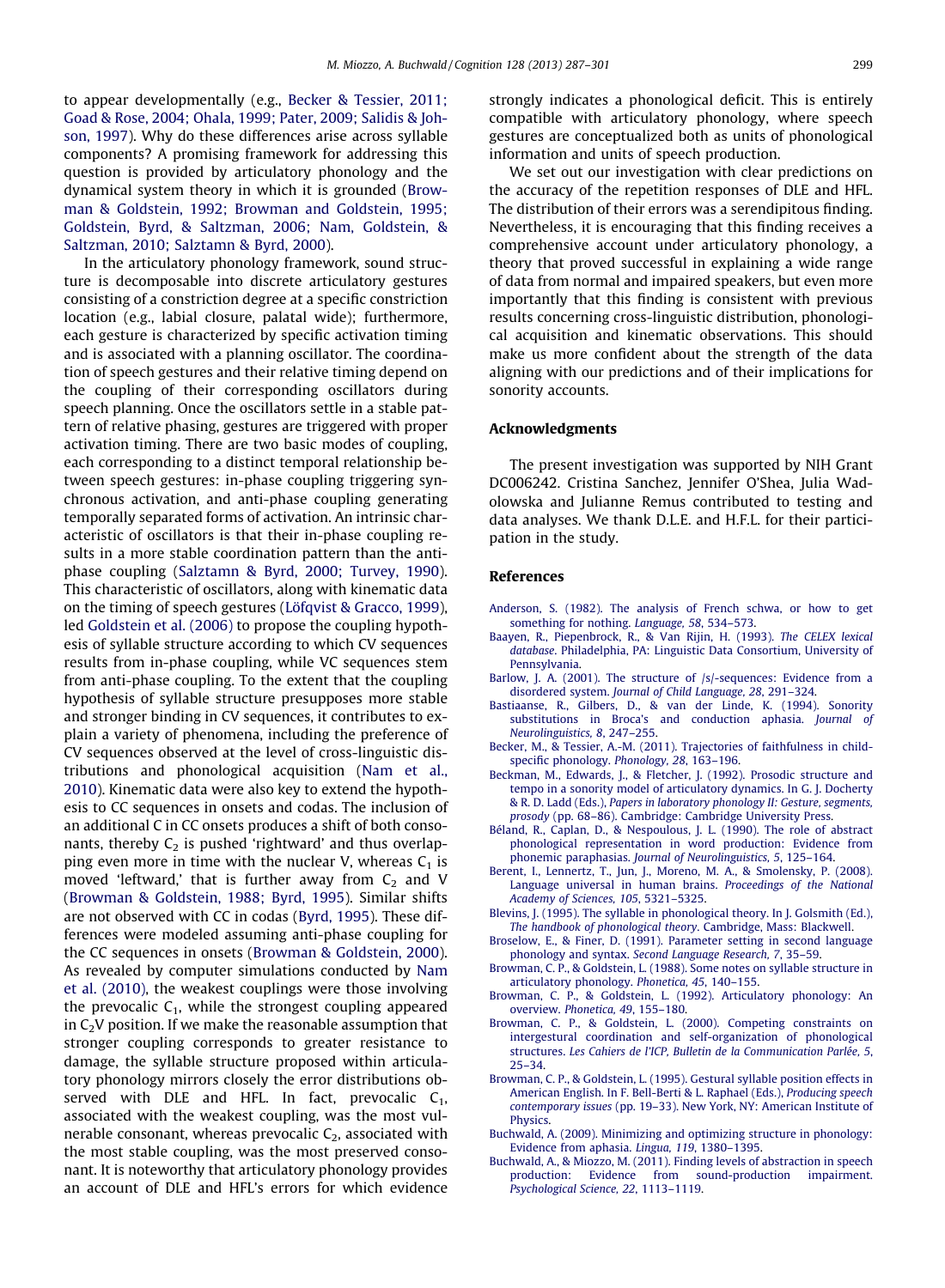<span id="page-13-0"></span>[Buchwald, A., & Miozzo, M. \(2012\). Phonological and motor errors in](http://refhub.elsevier.com/S0010-0277(13)00081-4/h0085) [individuals with acquired sound production impairment.](http://refhub.elsevier.com/S0010-0277(13)00081-4/h0085) Journal of [Speech, Language, and Hearing Research, 55](http://refhub.elsevier.com/S0010-0277(13)00081-4/h0085), 1573–1586.

[Buckingham, H. W. \(1986\). The scan-copier mechanisms and the](http://refhub.elsevier.com/S0010-0277(13)00081-4/h0090) [positional level of language production: Evidence from phonemic](http://refhub.elsevier.com/S0010-0277(13)00081-4/h0090) paraphasia. [Cognitive Science, 10](http://refhub.elsevier.com/S0010-0277(13)00081-4/h0090), 195–217.

[Byrd, D. \(1995\). C-centers revisited.](http://refhub.elsevier.com/S0010-0277(13)00081-4/h0095) Phonetica, 52, 263–282.

- [Chitoran, I., Goldstein, L., & Byrd, D. \(2002\). Gestural overlap and](http://refhub.elsevier.com/S0010-0277(13)00081-4/h0460) [recoverability: Articulatory evidence from Georgian. In C.](http://refhub.elsevier.com/S0010-0277(13)00081-4/h0460)<br>Gussenhoven & N. Warner (Eds.). Laboratory phonology 7 (Eds.). Laboratory phonology 7 [\(pp. 419–447\). Berlin, New York: Mouton de Gruyter.](http://refhub.elsevier.com/S0010-0277(13)00081-4/h0460)
- [Cholin, J., Levelt, W. J. M., & Schiller, N. O. \(2006\). Effects of syllable](http://refhub.elsevier.com/S0010-0277(13)00081-4/h0105) [frequency in speech production.](http://refhub.elsevier.com/S0010-0277(13)00081-4/h0105) Cognition, 99, 205–235.
- [Cholin, J., Rapp, B., & Miozzo, M. \(2010\). Under what circumstances do](http://refhub.elsevier.com/S0010-0277(13)00081-4/h0110) inflectional rules apply? [Cognitive Neuropsychology, 27](http://refhub.elsevier.com/S0010-0277(13)00081-4/h0110), 334–359.
- [Christman, S. S. \(1994\). Target-related neologism formation in](http://refhub.elsevier.com/S0010-0277(13)00081-4/h0115) jargonaphasia. [Brain and Language, 46](http://refhub.elsevier.com/S0010-0277(13)00081-4/h0115), 109–128.
- [Clements, G. N. \(1990\). The role of the sonority cycle in core](http://refhub.elsevier.com/S0010-0277(13)00081-4/h0120) [syllabification. In M. Beckman & J. Kingston \(Eds.\),](http://refhub.elsevier.com/S0010-0277(13)00081-4/h0120) Papers in laboratory phonology 1[. Cambridge, MA: Cambridge University Press.](http://refhub.elsevier.com/S0010-0277(13)00081-4/h0120)
- [Clements, G. N., & Keyser, S. J. \(1983\).](http://refhub.elsevier.com/S0010-0277(13)00081-4/h0130) CV phonology. Cambridge, MA: MIT [Press.](http://refhub.elsevier.com/S0010-0277(13)00081-4/h0130)
- [Clements, G. N. \(2009\). Does sonority have a phonetic basis? Comments](http://refhub.elsevier.com/S0010-0277(13)00081-4/h0125) [on the chapter by Bert Vaux. In E. Raimy & C. E. Cairms \(Eds.\),](http://refhub.elsevier.com/S0010-0277(13)00081-4/h0125) [Contemporary views on architecture and representations in phonology](http://refhub.elsevier.com/S0010-0277(13)00081-4/h0125). [Cambridge, MA: MIT Press.](http://refhub.elsevier.com/S0010-0277(13)00081-4/h0125)
- Crowley, T., & Bowern, C. (2010). [An introduction to historical linguistics](http://refhub.elsevier.com/S0010-0277(13)00081-4/h0135). [New York, NY: Oxford University Press.](http://refhub.elsevier.com/S0010-0277(13)00081-4/h0135)
- [Daland, R., Hayes, B., White, J., Garellek, M., Davis, A., & Norrmann, I.](http://refhub.elsevier.com/S0010-0277(13)00081-4/h0140) [\(2011\). Explaining sonority projection effects.](http://refhub.elsevier.com/S0010-0277(13)00081-4/h0140) Phonology, 28, [197–234.](http://refhub.elsevier.com/S0010-0277(13)00081-4/h0140)
- [Davidson, L. \(2011\). Phonetic and phonological factors in the second](http://refhub.elsevier.com/S0010-0277(13)00081-4/h0145) [language production of phonemes and phonotactics.](http://refhub.elsevier.com/S0010-0277(13)00081-4/h0145) Language and [Linguistics Compass, 5](http://refhub.elsevier.com/S0010-0277(13)00081-4/h0145), 126–139.
- [Davidson, L., & Shaw, J. \(2012\). Sources of illusion in consonant cluster](http://refhub.elsevier.com/S0010-0277(13)00081-4/h0150) perception. [Journal of Phonetics, 40](http://refhub.elsevier.com/S0010-0277(13)00081-4/h0150), 234–248.
- [Dell, G. S. \(1986\). A spreading-activation theory of retrieval in sentence](http://refhub.elsevier.com/S0010-0277(13)00081-4/h0155) production. [Psychological Review, 93](http://refhub.elsevier.com/S0010-0277(13)00081-4/h0155), 283–321.
- Den Ouden, D.B., & Bastiaanse, R. (2005). Phonological encoding and conduction aphasia. In R. J. Hartsuiker, R. Bastiaanse, A. Postma, & F. Wijne (Eds.), Phonological encoding and monitoring in normal and pathological speech (pp. 86–101). Psychology Press.
- [Dunn, L. M., & Dunn, L. M. \(1981\).](http://refhub.elsevier.com/S0010-0277(13)00081-4/h0165) Peabody picture vocabulary test. Circle [Pines, MN: American Guidance Service](http://refhub.elsevier.com/S0010-0277(13)00081-4/h0165).
- [Eckman, F. R., & Iverson, G. K. \(1993\). Sonority and markedness among](http://refhub.elsevier.com/S0010-0277(13)00081-4/h0465) [onset clusters in the interlanguage of ESL learners.](http://refhub.elsevier.com/S0010-0277(13)00081-4/h0465) Second Language [Research, 9](http://refhub.elsevier.com/S0010-0277(13)00081-4/h0465), 234–252.

Fudge, E. (1984). English word stress[. London: Allen & Unwin](http://refhub.elsevier.com/S0010-0277(13)00081-4/h0170).

- [Fudge, E. \(1987\). Branching structures within the syllable.](http://refhub.elsevier.com/S0010-0277(13)00081-4/h0175) Journal of [Linguistics, 23](http://refhub.elsevier.com/S0010-0277(13)00081-4/h0175), 359–377.
- Fujimura, O., & Lovins, J. (1982). [Syllables as concatenative phonetic units](http://refhub.elsevier.com/S0010-0277(13)00081-4/h0180). [Bloomington, IN: Indiana University Linguistics Club](http://refhub.elsevier.com/S0010-0277(13)00081-4/h0180).
- [Gahl, S. \(2008\). ''Thyme'' and ''time'' are not homophones. The effect of](http://refhub.elsevier.com/S0010-0277(13)00081-4/h0185) [lemma frequency on word durations in spontaneous speech.](http://refhub.elsevier.com/S0010-0277(13)00081-4/h0185) [Language, 84](http://refhub.elsevier.com/S0010-0277(13)00081-4/h0185), 474–496.
- Gigerich, H. J. (1992). English phonology[. Cambridge: Cambridge](http://refhub.elsevier.com/S0010-0277(13)00081-4/h0190) [University Press](http://refhub.elsevier.com/S0010-0277(13)00081-4/h0190).
- Goad, H. (in press). Phonological processes in child speech. In J. Lidz, W. Snyder & J. Pater (Eds.), The Oxford handbook of developmental linguistics. Oxford: Oxford University Press.
- [Goad, H., & Rose, Y. \(2004\). Input elaboration, head faithfulness and](http://refhub.elsevier.com/S0010-0277(13)00081-4/h0195) [evidence for representation in the acquisition of left-edge clusters. In](http://refhub.elsevier.com/S0010-0277(13)00081-4/h0195) [R. Kager, J. Pater, & W. Zonneweld \(Eds.\),](http://refhub.elsevier.com/S0010-0277(13)00081-4/h0195) Fixing priorities: Constraints in phonological acquisition [\(pp. 109–157\). Cambridge: Cambridge](http://refhub.elsevier.com/S0010-0277(13)00081-4/h0195) [University Press](http://refhub.elsevier.com/S0010-0277(13)00081-4/h0195).
- [Goldrick, M., & Daland, R. \(2009\). Linking speech errors and phonological](http://refhub.elsevier.com/S0010-0277(13)00081-4/h0200) [grammars: Insights from Harmonic Grammar networks.](http://refhub.elsevier.com/S0010-0277(13)00081-4/h0200) Phonology, 26[, 147–185.](http://refhub.elsevier.com/S0010-0277(13)00081-4/h0200)
- [Goldrick, M., & Rapp, B. \(2007\). Lexical and post-lexical phonological](http://refhub.elsevier.com/S0010-0277(13)00081-4/h0205) [representations in spoken production.](http://refhub.elsevier.com/S0010-0277(13)00081-4/h0205) Cognition, 102, 219–260.
- Goldsmith, J. (1990). [Autosegmental and metrical phonology](http://refhub.elsevier.com/S0010-0277(13)00081-4/h0210). Oxford: [Blackwell](http://refhub.elsevier.com/S0010-0277(13)00081-4/h0210).
- [Goldstein, L., Byrd, D., & Saltzman, E. \(2006\). The role of vocal tract](http://refhub.elsevier.com/S0010-0277(13)00081-4/h0215) [gestural action units in understanding the evolution of phonology. In](http://refhub.elsevier.com/S0010-0277(13)00081-4/h0215) M. Arbib (Ed.), [From action to language: The mirror neuron system](http://refhub.elsevier.com/S0010-0277(13)00081-4/h0215) [\(pp. 215–249\). Cambridge: Cambridge University Press.](http://refhub.elsevier.com/S0010-0277(13)00081-4/h0215)
- [Green, A. \(2003\). Extrasyllabic consonants and onset well-formedness. In](http://refhub.elsevier.com/S0010-0277(13)00081-4/h0220) [C. Féry & R. van de Vijver \(Eds.\),](http://refhub.elsevier.com/S0010-0277(13)00081-4/h0220) The syllable in optimality theory [\(pp. 238–253\). Cambridge: Cambridge University Press.](http://refhub.elsevier.com/S0010-0277(13)00081-4/h0220)
- [Greenberg, J. H \(1978\). Some generalizations concerning initial and final](http://refhub.elsevier.com/S0010-0277(13)00081-4/h0225) consonant clusters. In [Universals of human language](http://refhub.elsevier.com/S0010-0277(13)00081-4/h0225). In J. H. Greenberg (Ed.). Phonology [\(Vol. 2\). Stanford, CA: Stanford University Press.](http://refhub.elsevier.com/S0010-0277(13)00081-4/h0225) Harris, J. (1994). [English sound structure](http://refhub.elsevier.com/S0010-0277(13)00081-4/h0230). Oxford: Blackwell.
- 
- Hayes, B. (1985). [A metrical theory of stress rules](http://refhub.elsevier.com/S0010-0277(13)00081-4/h0235). New York, NY: Garland. Heffner, R.-M. S. (1950). General phonetics[. Madison: The University of](http://refhub.elsevier.com/S0010-0277(13)00081-4/h0240) [Wisconsin Press](http://refhub.elsevier.com/S0010-0277(13)00081-4/h0240).
- Indefrey, P. (2011). The spatial and temporal signatures of word production components: A critical update. Frontiers in Psychology, 2, 255. http://dx.doi.org[/10.3389/fpsyg.2011.00255.](http://dx.doi.org/10.3389/fpsyg.2011.00255)
- Jakobson, R. (1941/1968). Child language, aphasia, and phonological universals. The Hague: Mouton.
- [Jescheniak, J., & Levelt, W. J. M. \(1994\). Word frequency effects in speech](http://refhub.elsevier.com/S0010-0277(13)00081-4/h0250) [production: Retrieval of syntactic information and of phonological](http://refhub.elsevier.com/S0010-0277(13)00081-4/h0250) form. [Journal of Experimental Psychology: Learning, Memory, and](http://refhub.elsevier.com/S0010-0277(13)00081-4/h0250) [Cognition, 20](http://refhub.elsevier.com/S0010-0277(13)00081-4/h0250), 824–843.
- Jespersen, O. (1932). Lehrbuch der Phonetik. Leipzig & Berlin: B.G. Tuebner. [Kaplan, E., Goodglass, H., & Weintraub, S. \(1983\).](http://refhub.elsevier.com/S0010-0277(13)00081-4/h0255) The Boston naming test.
- [Philadelphia: Lea & Febiger](http://refhub.elsevier.com/S0010-0277(13)00081-4/h0255). [Kay Lesser, R., & Coltheart, M. \(1992\).](http://refhub.elsevier.com/S0010-0277(13)00081-4/h0260) Psycholinguistic assessment of [language processing in aphasia](http://refhub.elsevier.com/S0010-0277(13)00081-4/h0260). Hove: Erlbaum.
- [Kiparsky, P. \(2003\). Syllables and moras in Arabic. In C. Féry & R. van de](http://refhub.elsevier.com/S0010-0277(13)00081-4/h0265) Vijver (Eds.), [The syllable in optimality theory](http://refhub.elsevier.com/S0010-0277(13)00081-4/h0265) (pp. 147–182). [Cambridge: Cambridge University Press](http://refhub.elsevier.com/S0010-0277(13)00081-4/h0265).
- [Klatt, D. H. \(1975\). Voice onset time, frication, and aspiration in word](http://refhub.elsevier.com/S0010-0277(13)00081-4/h0270)initial consonant clusters. [Journal of Speech and Hearing Research, 18](http://refhub.elsevier.com/S0010-0277(13)00081-4/h0270), [686–706.](http://refhub.elsevier.com/S0010-0277(13)00081-4/h0270)
- [Kohn, S. E., & Goodglass, H. \(1985\). Picture naming in aphasia.](http://refhub.elsevier.com/S0010-0277(13)00081-4/h0275) Brain and [Language, 24](http://refhub.elsevier.com/S0010-0277(13)00081-4/h0275), 266–283.
- Ladefoged, P. (1993). A course in phonetics [\(3rd ed.\). Orlando: Harcourt](http://refhub.elsevier.com/S0010-0277(13)00081-4/h0280) [Brace & Company](http://refhub.elsevier.com/S0010-0277(13)00081-4/h0280).
- [Laganaro, M. \(2005\). Syllable frequency effect in speech production:](http://refhub.elsevier.com/S0010-0277(13)00081-4/h0285) evidence from aphasia. [Journal of Neurolinguistics, 18](http://refhub.elsevier.com/S0010-0277(13)00081-4/h0285), 221–235.
- [Laganaro, M. \(2008\). Is there a syllable frequency effect in aphasia or in](http://refhub.elsevier.com/S0010-0277(13)00081-4/h0290) [apraxia of speech or both?](http://refhub.elsevier.com/S0010-0277(13)00081-4/h0290) Aphasiology, 22, 1191–1200.
- [Laganaro, M., & Alario, F.-X. \(2006\). On the locus of the syllable frequency](http://refhub.elsevier.com/S0010-0277(13)00081-4/h0295) effect in speech production. [Journal of Memory and Language, 55](http://refhub.elsevier.com/S0010-0277(13)00081-4/h0295), [178–196.](http://refhub.elsevier.com/S0010-0277(13)00081-4/h0295)
- [Levelt, W. J. M., Roelofs, A., & Meyer, A. \(1999\). A theory of lexical access in](http://refhub.elsevier.com/S0010-0277(13)00081-4/h0300) speech production. [Behavioral and Brain Sciences, 22](http://refhub.elsevier.com/S0010-0277(13)00081-4/h0300), 1–75.
- [Lisker, L., & Abramson, A. S. \(1964\). A cross-language study of voicing in](http://refhub.elsevier.com/S0010-0277(13)00081-4/h0305) [initial stops: Acoustical measurements.](http://refhub.elsevier.com/S0010-0277(13)00081-4/h0305) Word, 20, 384–422.
- Locke, J. L. (1983). [Phonological acquisition and change](http://refhub.elsevier.com/S0010-0277(13)00081-4/h0310). New York: [Academic Press](http://refhub.elsevier.com/S0010-0277(13)00081-4/h0310).
- [Löfqvist, A., & Gracco, V. L. \(1999\). Interarticulatory programming in VCV](http://refhub.elsevier.com/S0010-0277(13)00081-4/h0315) [sequences: Lip and tongue movements.](http://refhub.elsevier.com/S0010-0277(13)00081-4/h0315) Journal of the Acoustic Society [of America, 105](http://refhub.elsevier.com/S0010-0277(13)00081-4/h0315), 1854–1876.
- [McCarthy, J. \(2005\). Optimal paradigms. In L. Downing, T. A. Hall, & R.](http://refhub.elsevier.com/S0010-0277(13)00081-4/h0320) Raffelsiefen (Eds.), [Paradigms in phonological theory](http://refhub.elsevier.com/S0010-0277(13)00081-4/h0320) (pp. 170–210). [Oxford: Oxford University Press](http://refhub.elsevier.com/S0010-0277(13)00081-4/h0320).
- [Miceli, G., Capasso, R., & Caramazza, A. \(2004\). The relationship between](http://refhub.elsevier.com/S0010-0277(13)00081-4/h0325) [morphological and phonological errors in aphasic speech: Data from a](http://refhub.elsevier.com/S0010-0277(13)00081-4/h0325) [word repetition task.](http://refhub.elsevier.com/S0010-0277(13)00081-4/h0325) Neuropsychologia, 42, 273–287.
- [Miozzo, M., & Caramazza, A. \(2003\). When more is less: A counterintuitive](http://refhub.elsevier.com/S0010-0277(13)00081-4/h0330) [effect of distractor frequency in the picture-word interference](http://refhub.elsevier.com/S0010-0277(13)00081-4/h0330) paradigm. [Journal of Experimental Psychology: General, 132](http://refhub.elsevier.com/S0010-0277(13)00081-4/h0330), 228–258.
- [Nam, H., Goldstein, L., & Saltzman, E. \(2010\). Self-organization of syllable](http://refhub.elsevier.com/S0010-0277(13)00081-4/h0335) [structure: A coupled oscillator model. In F. Pellegrino, E. Marisco, & I.](http://refhub.elsevier.com/S0010-0277(13)00081-4/h0335) Chitoran (Eds.), [Approaches to phonological complexity](http://refhub.elsevier.com/S0010-0277(13)00081-4/h0335). Berlin, New [York: Mouton de Gruyter](http://refhub.elsevier.com/S0010-0277(13)00081-4/h0335).
- [Nozari, N., Kittredge, A. K., Dell, G. S., & Schwartz, M. F. \(2010\). Naming](http://refhub.elsevier.com/S0010-0277(13)00081-4/h0340) [and repetition in aphasia: Steps, routes, and frequency effects.](http://refhub.elsevier.com/S0010-0277(13)00081-4/h0340) Journal [of Language and Memory, 63](http://refhub.elsevier.com/S0010-0277(13)00081-4/h0340), 541–559.
- [Ohala, D. K. \(1999\). The influence of sonority on children's clusters](http://refhub.elsevier.com/S0010-0277(13)00081-4/h0345) reductions. [Journal of Communication Disorders, 32](http://refhub.elsevier.com/S0010-0277(13)00081-4/h0345), 397–422.
- O'Shaughnessy, D. (1974). Consonant durations in clusters. IEEE Transactions on Acoustics, Speech and Signal Processing, ASSP-22(4), 282–295.
- [Pater, J. \(2009\). Weighted constraints in generative linguistics.](http://refhub.elsevier.com/S0010-0277(13)00081-4/h0350) Cognitive [Science, 33](http://refhub.elsevier.com/S0010-0277(13)00081-4/h0350), 1–37.
- [Pater, J., & Barlow, J. A. \(2003\). Constrain conflict in cluster reduction.](http://refhub.elsevier.com/S0010-0277(13)00081-4/h0355) [Journal of Child Language, 30](http://refhub.elsevier.com/S0010-0277(13)00081-4/h0355), 487–526.
- [Pierrehumbert, J., & Nair, R. \(1995\). Word games and syllable structure.](http://refhub.elsevier.com/S0010-0277(13)00081-4/h0360) [Language and Speech, 38](http://refhub.elsevier.com/S0010-0277(13)00081-4/h0360), 78–114.
- Prince, A., & Smolensky, P. (1993). Optimality theory: Constraint interaction in generative grammar. Rutgers: Technical Reports TR-2.
- Rialland, A. (1994). The phonology and phonetics of extrasyllabicity in French. In P. Keating (Ed.), The phonological structure and phonetic form: Papers in laboratory phonology III. Cambridge: Cambridge University Press.